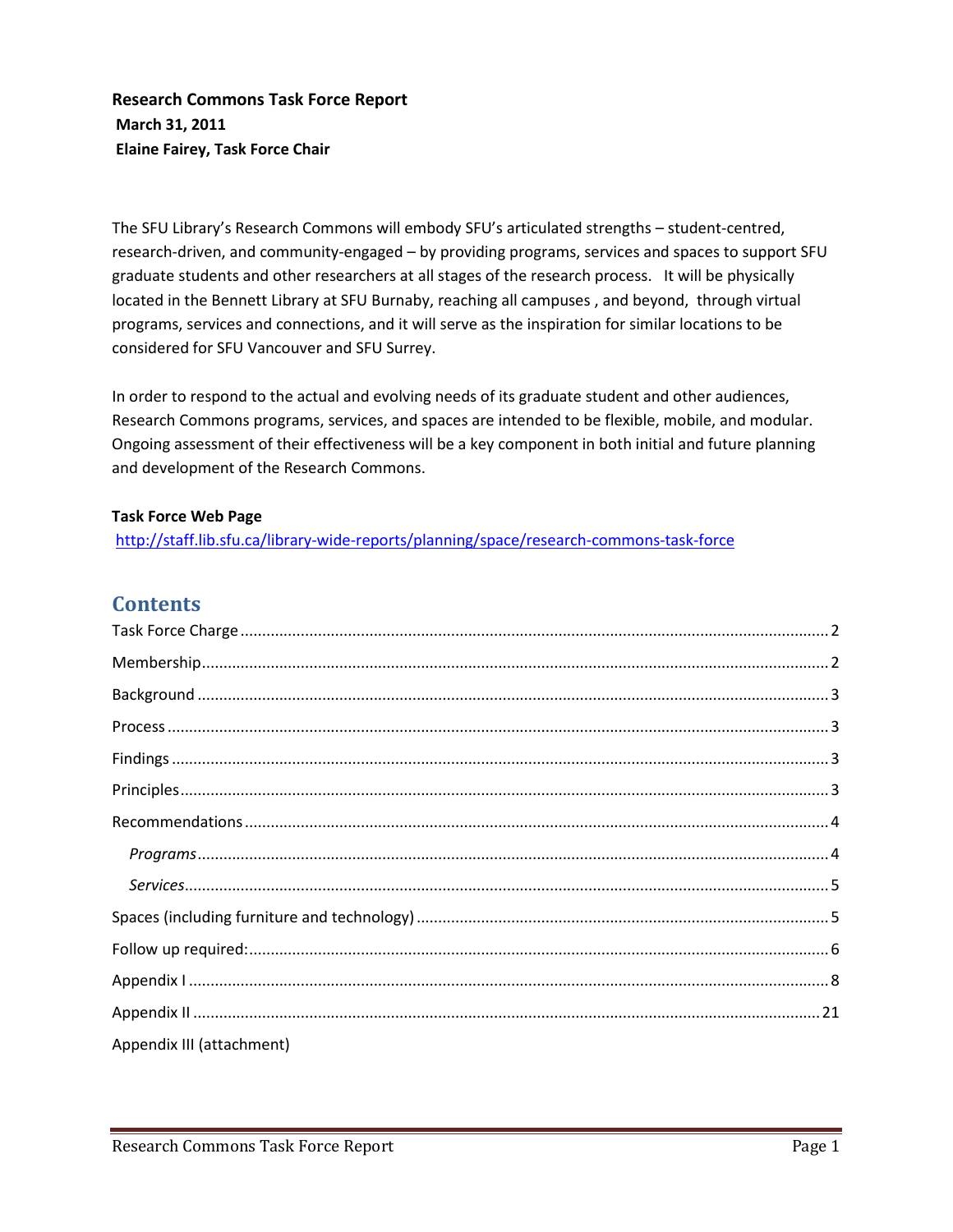## <span id="page-1-0"></span>**Task Force Charge**

Identify programmatic requirements of a Research Commons suite of services to be sited on Bennett second floor:

- 1. Recommend an array of services to build, extend or relocate to the Research Common. Consider:
	- a. Data, GIS, and related data services;
	- b. Existing Library services tailored to advanced research needs (e.g., how to start your own journal using OJS);
	- c. Gaps in existing SLC services (or expansion of same) that would fit with advanced research needs;
	- d. Existing or past campus-based services (statistical consulting, grant-writing/application, etc.)
- 2. Identify the space requirements of a Research Commons:
	- a. Graduate Student individual workspaces (explore REM model, consider elimination or modification of  $5<sup>th</sup>$  floor carrels)
	- b. Instruction space(s)
	- c. Thesis advisory function
	- d. Group study rooms
	- e. Consultation space(s)

The Task Force will consult broadly with SFU Library and community experts and stakeholders, including the Dean of Graduate Studies, graduate students and heads of the Surrey and Belzberg Libraries. The Task Force will also coordinate with the Bennett Third Floor Renewal Task Force.

In its deliberations, the Task Force should assume that the existing second floor Sorting Room and Building & Equipment Services Room can if necessary be repurposed for RC needs. If either/both are recommended, Library Administration will review the recommendation. If a staff move is approved, affected staff will be fully engaged in all aspects of space planning for the required new staff space(s). The Task Force should also assume there are no unreasonable funding constraints on the ideal configuration of the Research Commons.

**Report Due Date:** March 31, 2011

#### <span id="page-1-1"></span>**Membership**

Elaine Fairey (chair) - Assoc. UL for Bennett Public Services and Dir., Student Learning Commons Gwen Bird - Assoc. UL for Collection Management

Matthew Brolich - Graduate student - SLC Grad Facilitator

Sarah Chown - Graduate student - Professional Development Coordinator, Graduate Student Society Carla Graebner - Liaison Librarian for Archaeology, Economics, and Government Information Renee McCallum - Writing Services Coordinator, Student Learning Commons Walter Piovesan - Librarian for Maps, Data, GIS and Liaison Librarian for Statistics & Actuarial Sciences

Joan Wolfe - Thesis Assistant

Baharak Yousefi- Liaison Librarian for Education and Political Science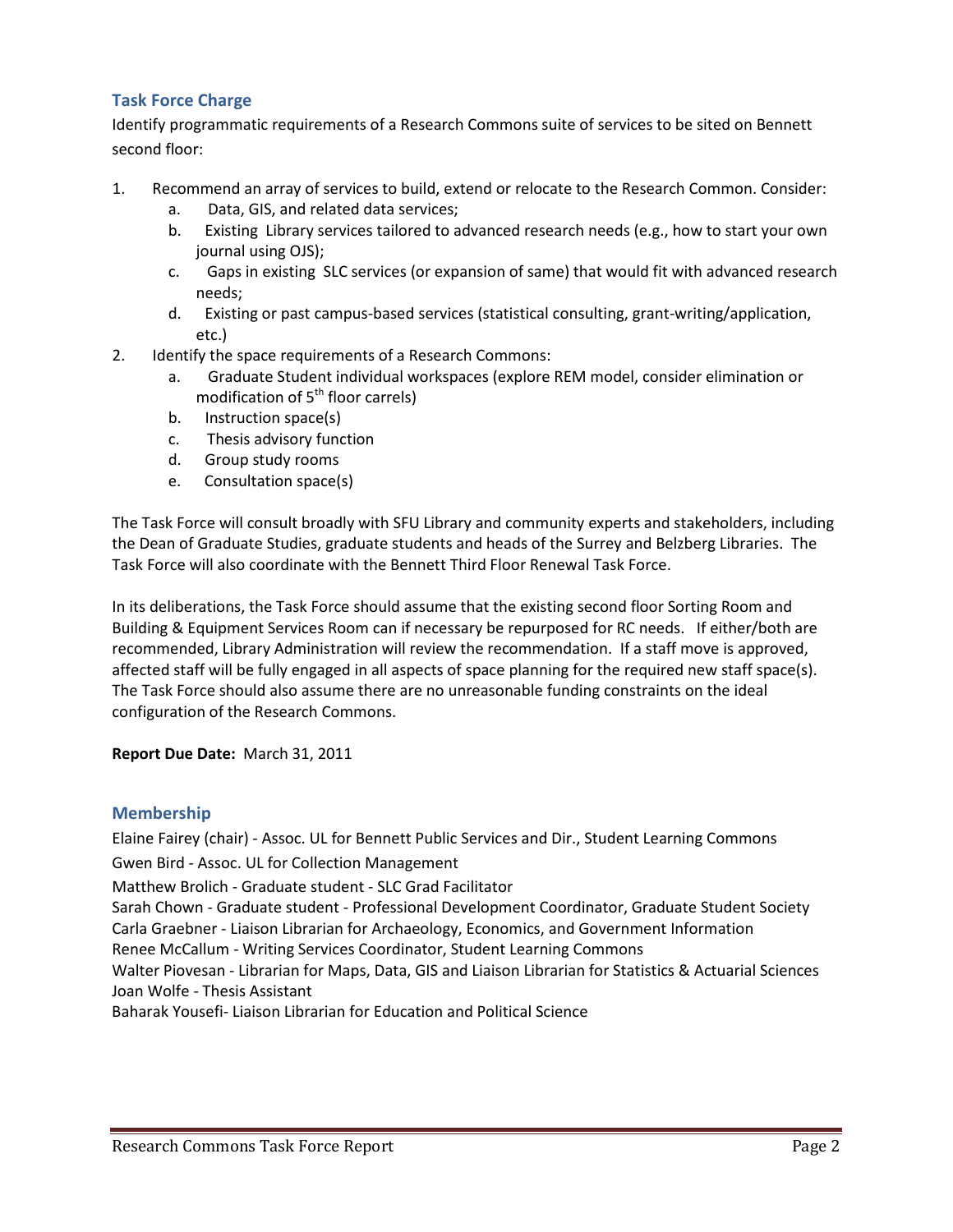#### <span id="page-2-0"></span>**Background**

Responding to the changing research environment, including new space and service possibilities created by the print to digital transformation of information creation and distribution, North American university libraries are increasingly seeking to support the advanced research needs of students through renovating spaces and re-focusing services. These initiatives have been implemented in various fashions, generally using the program concept of a "Graduate Commons," "Research Commons" or "Knowledge Commons". The Research Commons Task Force explored the needs and program elements for an SFU Library-based Research Commons in order to deliver unified recommendations to the Library Administration.

#### <span id="page-2-1"></span>**Process**

The Task Force met biweekly during February and March. Tasks included reviewing relevant literature and related initiatives at other institutions, touring Library and campus spaces, seeking informal but structured input from a variety of stakeholders, defining foundational principles for the RC, and organizing findings and conclusions according to these principles.

#### <span id="page-2-2"></span>**Findings**

Graduate student requirements vary according to discipline and depending on the supports provided by their individual advisors and/or departments. There were a number of common requests, however, including: collaborative space, individual space, lockable space; data and statistical support services; and writing support.

Faculty and others were particularly interested in the Research Commons providing spaces and technology to facilitate collaboration and presentations across campuses and beyond.

The recently-launched Research Commons at the University of Washington Libraries provided much useful and thought-provoking information, including the planning documents and floor plans published on its web site a[t http://commons.lib.washington.edu/,](http://commons.lib.washington.edu/) and an in-depth telephone conversation with Lauren Ray, the UW Research Commons Librarian.

Links to the literature and related initiatives are provided on the Task Force web page. Comments from stakeholders and others are provided in *Appendix I*.

#### <span id="page-2-3"></span>**Principles**

The Research Commons is an exciting opportunity to create an innovative facility which will embody SFU's three strengths - student-centred, research-driven, and community-engaged.

Its spaces and services will primarily focus on graduate students and their research requirements, with the intention to create a collaborative commons which will also welcome faculty members, senior undergraduates, and other researchers. It is not intended to replicate facilities elsewhere at the university but rather to supplement them in order to support SFU researchers within and across disciplines and to engage the university and external communities with interesting research processes and exciting outputs.

In order to capture the many stages and activities of university-level research and recommend the programs, services and spaces that would best support them, the Task Force found it useful to organize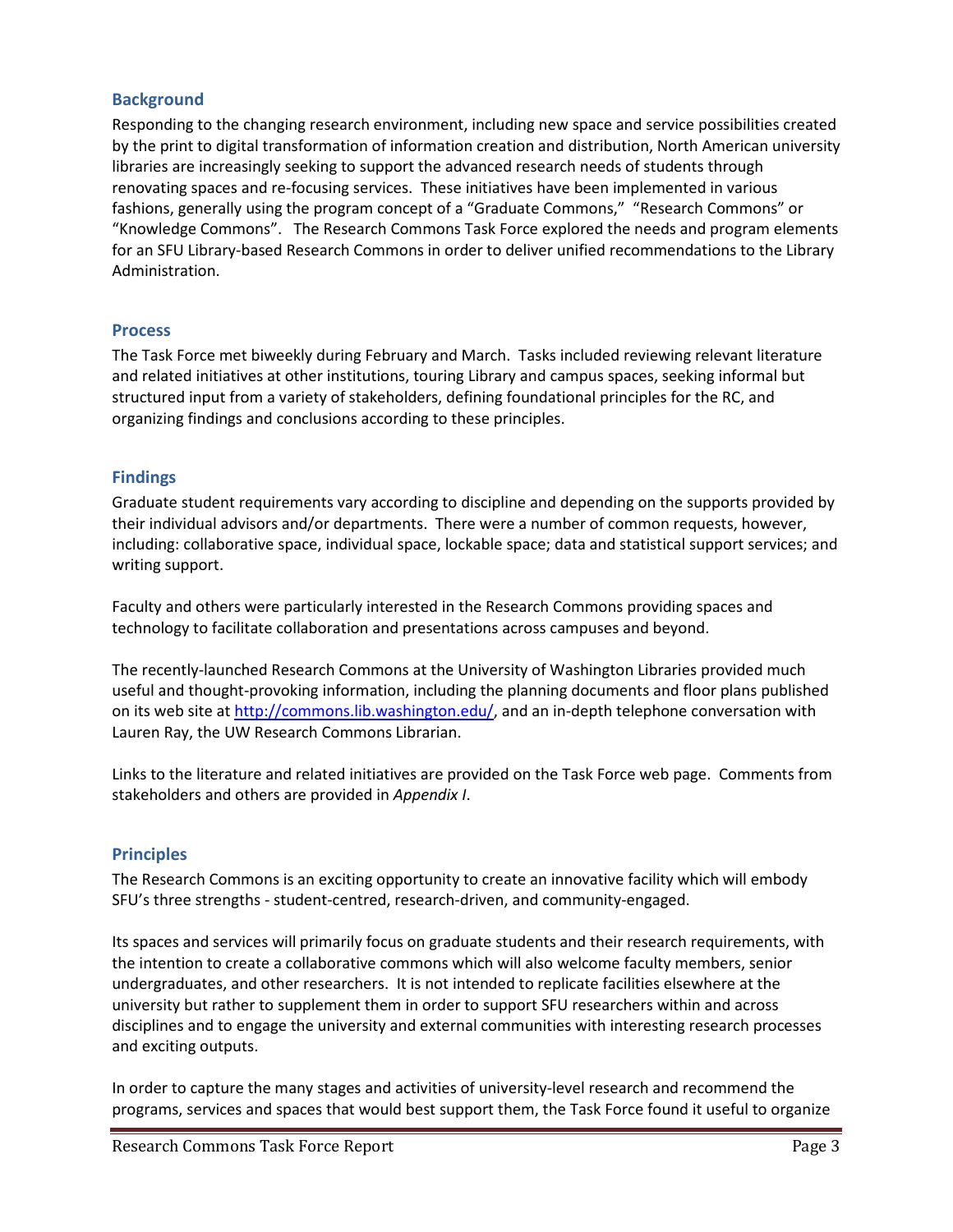its findings and ideas according to the "research lifecycle". While there are a variety of models, the TF chose to adapt the model developed by the United Kingdom's Joint Information Systems Committee *(*JISC*)* given its relative simplicity and expandability to many disciplines.

For the Research Lifecycle model and a detailed table mapping Research Commons programs, services and spaces against the research stages, see *Appendix II*.

#### <span id="page-3-0"></span>**Recommendations**

With attractive and functional space in the Bennett Library highly sought after, and especially by undergraduate students, creating and maintaining a graduate student and research focused space will be dependent on the nature and quality of the programs, services, and facilities of the Research Commons. While all will be welcome whenever appropriate, the graduate student focus will be primary.

As the Research Commons is intended to involve and engage a wide spectrum of faculty, librarians, staff, students, and community members, very effective programming, coordination and development of spaces, services, and activities will be required.

• *The Library should strongly consider creating a Research Commons Coordinator position or incorporating Research Commons coordination responsibility within an existing position*

#### <span id="page-3-1"></span>*Programs*

The programs that will take place in the RC space, or through virtual distribution, will be intended to create a Research Commons that is more than a useful study and discussion area. They will be designed to attract graduate students and other researchers, and facilitate engagement within the university and beyond.

Workshops and other programs will address topics at all stages of the research lifecycle, including but not limited to:

- conducting literature reviews, setting up alert services;
- sharing research in progress;
- writing thesis proposals and grant applications;
- data management planning;
- ethics review process; experimental design; statistical analysis,
- using specialized software (e.g. SPSS, SAS, STATA, R, NVivo, etc.), data discovery, data sets, GIS files, data capturing tools;
- RefWorks; Zotero; thesis templates;
- note-taking techniques; data analysis; data curation, RefShare, OJS and OCS options;
- writing journal articles, books, theses;
- author rights, copyright, open access publishing options, OJS journal hosting, OJS user groups, publishing/editor groups;
- presentation skills; poster preparation and presentation;
- etc.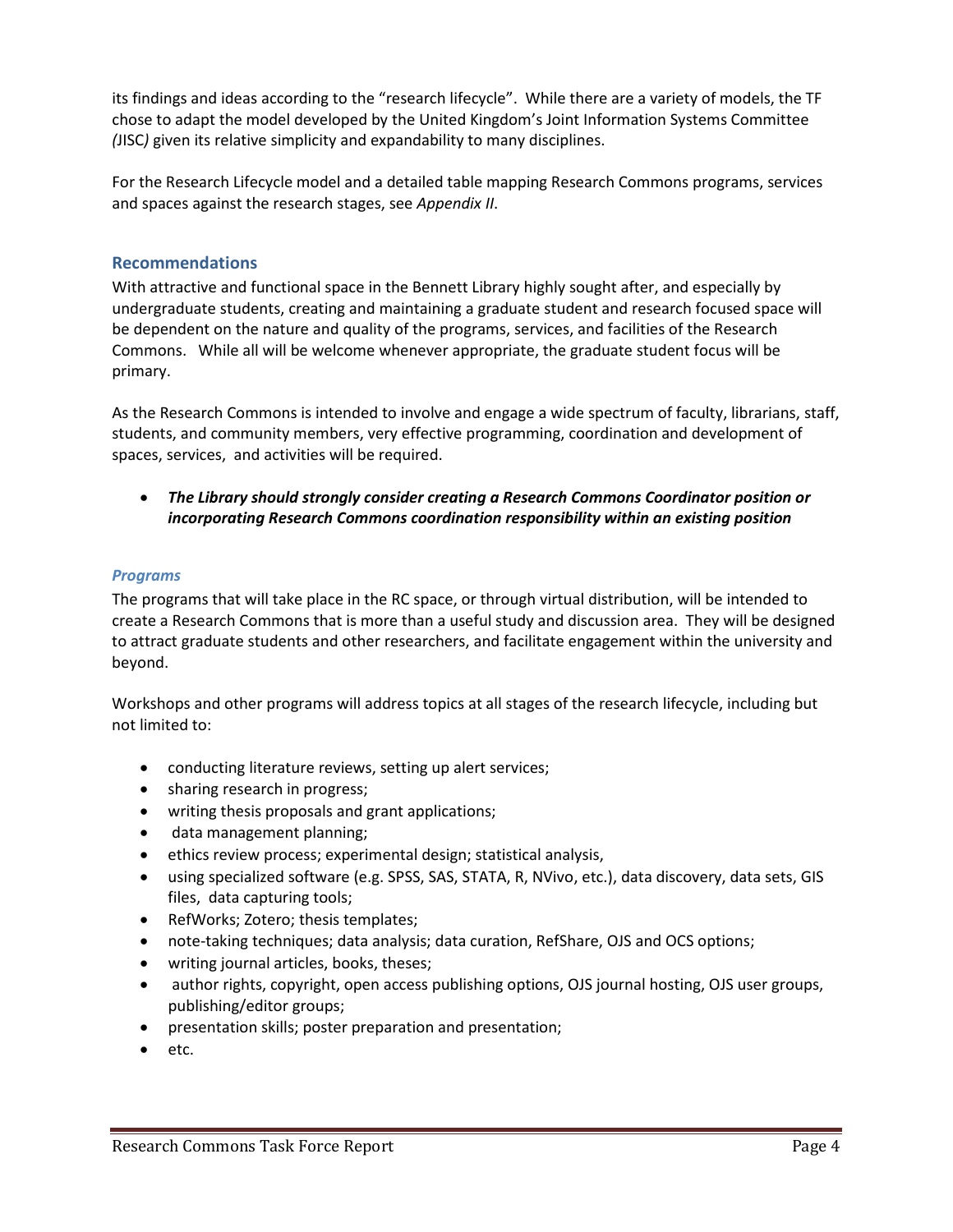The Task Force recommends that:

- the Research Commons offer workshops, presentations, colloquia, facilitated discussions, and formal and informal gatherings on a wide spectrum of topics with the focus on assisting SFU researchers and on engaging university and external community audiences with SFU's research processes and outputs
- some Research Commons programs may be targeted to specific audiences, e.g. graduate students, with as many as possible open to all interested members of the university and external community
- Research Commons programs be offered not only by university faculty, librarians, SLC and other staff members but also by graduate and undergraduate students, and by external individuals or groups
- whenever possible and as appropriate, Research Commons programs be available through virtual technology to individuals and groups at all SFU campuses and beyond the university

### <span id="page-4-0"></span>*Services*

The Research Commons services will include individual and group, physical and virtual assistance on a wide spectrum of topics tailored primarily but not exclusively for graduate students at all stages of their research. To maximize the use of the space and connections to services, there needs to be a "landing pad" or "service foyer" at the centre of the floor, providing both "high tech" and high touch" service options.

The Task Force recommends that:

- the Research Commons provide individual and small group consultations on a wide spectrum of topics (see *Programs* above for sample topics)
- the Research Commons provide basic point-of-use assistance as required, e.g. for a variety of statistical packages, bibliographic tools such as Refworks; as well as knowledgeable referral to other services within the Library or elsewhere on campus
- Research Commons services be offered not only by university faculty, librarians, SLC and other staff members but also by graduate students where appropriate
- a budget to hire graduate student assistants be included in Research Commons planning
- the Research Commons provide event planning and space coordination to facilitate use of the facility
- the Research Commons develop and maintain a web site, including social media options, to create community, to advertise and coordinate RC programs, and to link to programs and services of related interest elsewhere in the university

## <span id="page-4-1"></span>**Spaces (including furniture and technology)**

The Research Commons will include collaborative and individual spaces, presentation and study spaces; workshop and consultation spaces, and high tech and high touch service space connecting work and social space. There will be both open and secured spaces for the primary use of graduate students. The Research Commons will be both a destination space and a virtual connection with activities elsewhere at the university and beyond. See *Appendix III* for visual ideas on spaces and furniture.

The Task Force recommends that: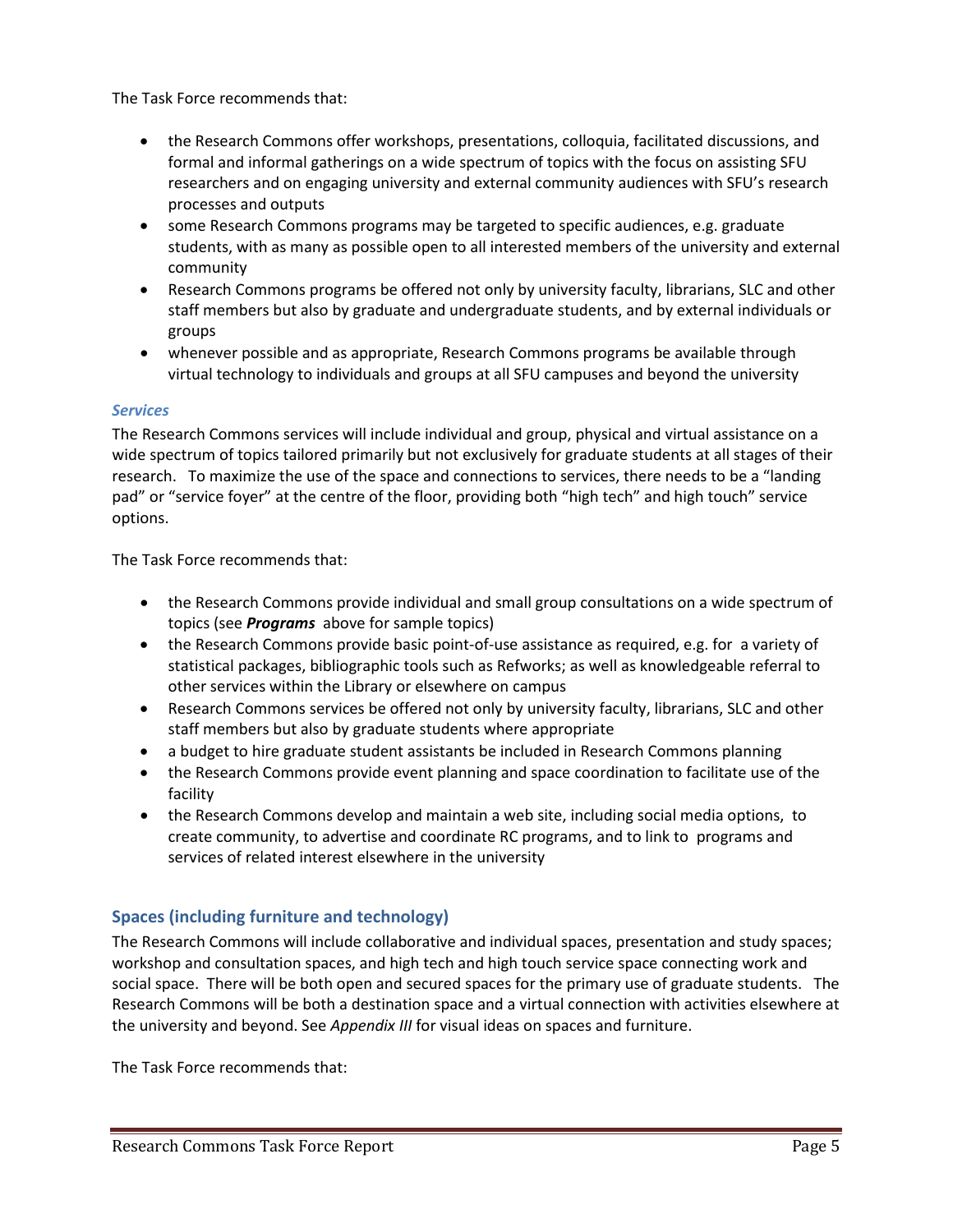- the Research Commons space be developed in stages, with the initial stage encompassing the approximately 8,000 square feet adjacent to the Thesis Defense Room in the centre of the 2<sup>nd</sup> floor, and future stages taking advantage of space made available by the possible relocation of the university boiler
- in design stage one, priority be given to student-centred spaces, rather than re-locating librarian or other staff offices
- in future stages, relocation of data librarian, thesis assistant, liaison librarians and/or others to an expanded Research Commons area be strongly considered
- the look and feel of the Research Commons be warm, welcoming, colourful, and comfortable, taking maximum advantage of natural light
- furniture and space dividers be as modular and mobile as possible
- extensive use be made of simple, effective tools such as whiteboard walls and whiteboard tables
- the Research Commons include the windows and natural light along the north side adjacent to the Thesis Defence Room, currently located in staff areas
- the Thesis Defence Room be seamlessly incorporated into the RC design and flow
- the Lam Graduate Research Centre on the  $1<sup>st</sup>$  floor be incorporated into the RC concept by relocating some collections from the  $2^{nd}$  floor and/or by intentional use of the centre area on the  $1<sup>st</sup>$  floor
- the Research Commons space contain facilities for eye-catching displays of research and resources
- the Research Commons contain zones for a variety of activities; individual and group, formal and informal, quiet and vocal, shared and lockable/reserved
- the Research Commons include physical and virtual facilities for reading, studying, discussion, presentation, display, consultation, point-of-use assistance
- the Research Commons contain spaces that welcome a wide spectrum of university and community members as well as spaces for the primary or exclusive use of graduate students such as lockable carrels, secure common room(s) and spaces with some "kitchen" features such as kettles and filtered water supply
- consultation areas be designated but not single purpose, e.g. "bookable" booths or alcoves rather than offices
- service point (s) or area (s) be defined not by traditional desks, counters or offices but by colour, lighting, signage, etc.
- a service "landing pad" be developed at the centre of the space to connect work and social space, provide assistance and information, and facilitate referrals and connections
- virtual service connections to assistance located elsewhere be fully explored, e.g. touch screen kiosks; skype, chat, and other laptop options

## <span id="page-5-0"></span>**Follow up required:**

To redevelop the approximately 8,000 at the centre of floor 2, a number of collections and staff areas will require relocation:

• the current Sorting Room and Library Equipment staff and functions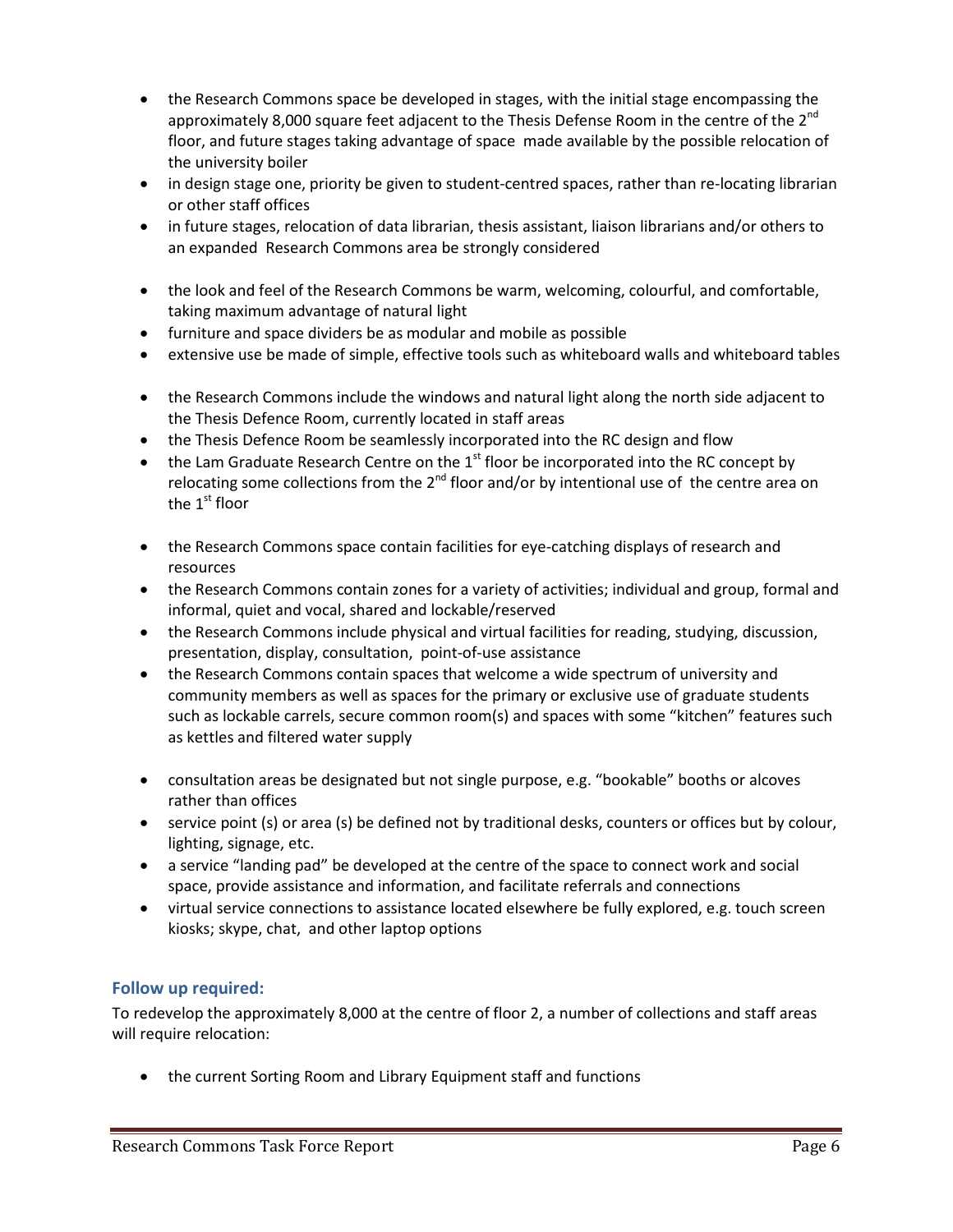- the print collections currently housed on the 2<sup>nd</sup> floor (Curriculum Collection, periodical indexes, StatsCan publications)
- the Library Equipment storage currently located in rooms 2104 and 2101

To expand the Research Commons concept beyond the 8,000 sq. ft. area, a number of other activities and areas will need relocation or significant re-purposing:

- $\bullet$  the lounge on the 2<sup>nd</sup> floor
- the group study area
- the group study rooms
- lab 2105
- $\bullet$  the Lam Research Centre on the  $1<sup>st</sup>$  floor
- the university boiler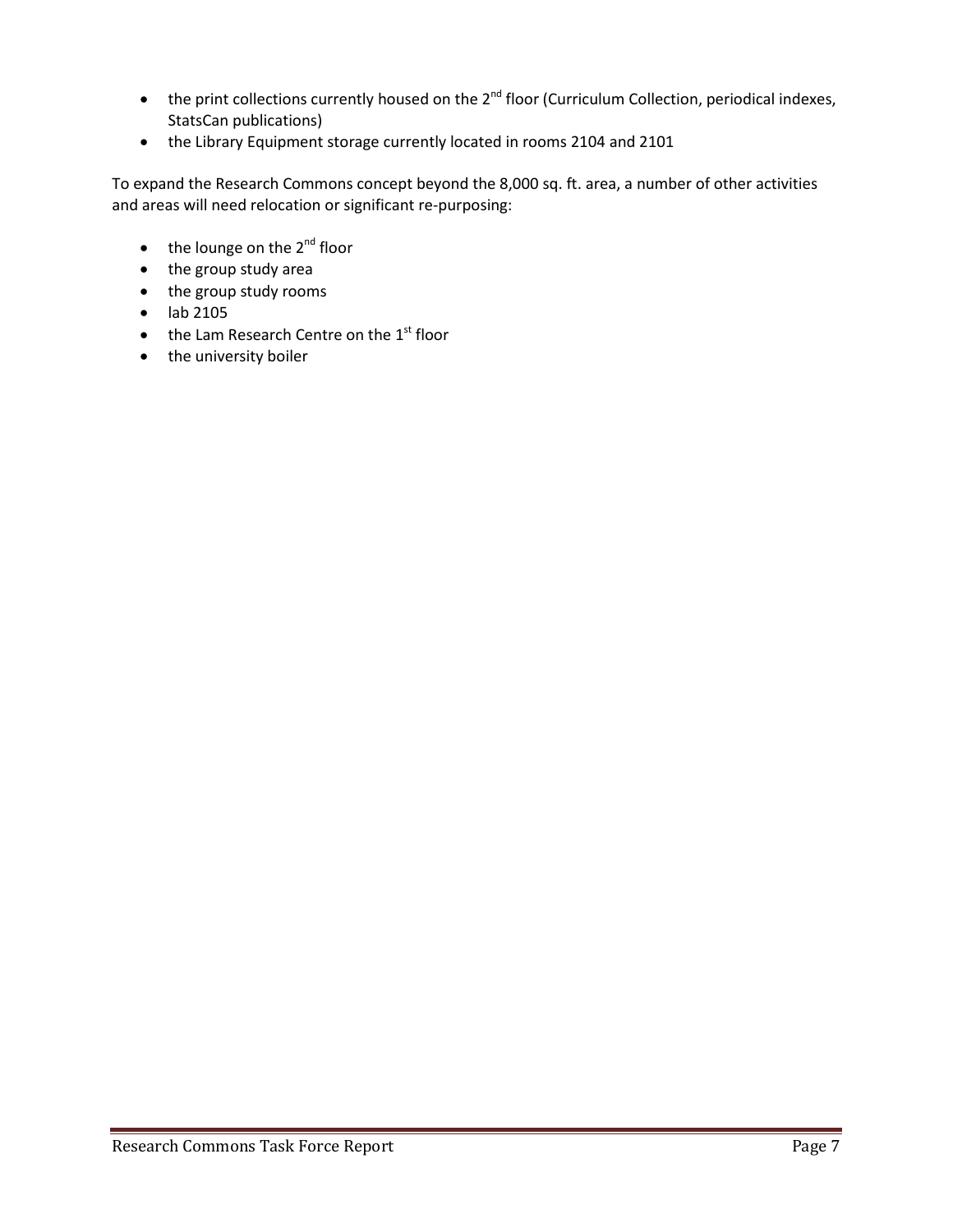# <span id="page-7-0"></span>**Appendix I**

## **Comments**

During February and March, Task Force members solicited input from SFU graduate students, faculty, librarians, staff, and alumni. Comments were sought informally, both in-person and via email, using questions closely based on those developed by the University of Washington Library Research Commons Planning Committee. Task Force member Renee McCallum compiled the responses below. Alumni responses are captured at the end of the document.

### **Questions:**

As we develop the Research Commons plans, it would be very helpful if you could give us feedback on the following questions:

•What kind of information, resources and spaces do researchers/faculty that you work with need access to when doing research? Obstacles to research/collaboration?

•What kind of guidance, programs, and resources do you (or your students) need to become better researchers?

•Are there ways that your organization/dept could collaborate or partner with the Research Commons?

•Do you have services or resources that you use to help your constituents with research?

•Questions or concerns for us?

**Responses:**

## •**What kind of information, resources and spaces do researchers/faculty that you work with need access to when doing research? Obstacles to research/collaboration?**

A quick way to find out what other researchers are doing what at the university (keywords, visual method? for easy online profile of research/researcher). Fosters possible interdisciplinary research connections. 2)One is quite aware of those doing similar or related research in one's own field but often difficult to find out what others are doing in a different discipline around similar/related issues. (FCAT- Faculty #3)

\*\*\*\*

Researchers and faculty in my area need access to online journal databases--Elsevier, ERIC, Academic OneFile, etc. (Grad Student -Linguistics)

\*\*\*\*

My research has been largely archive-based, so I am dealing with a lot of electronic files of archival manuscripts.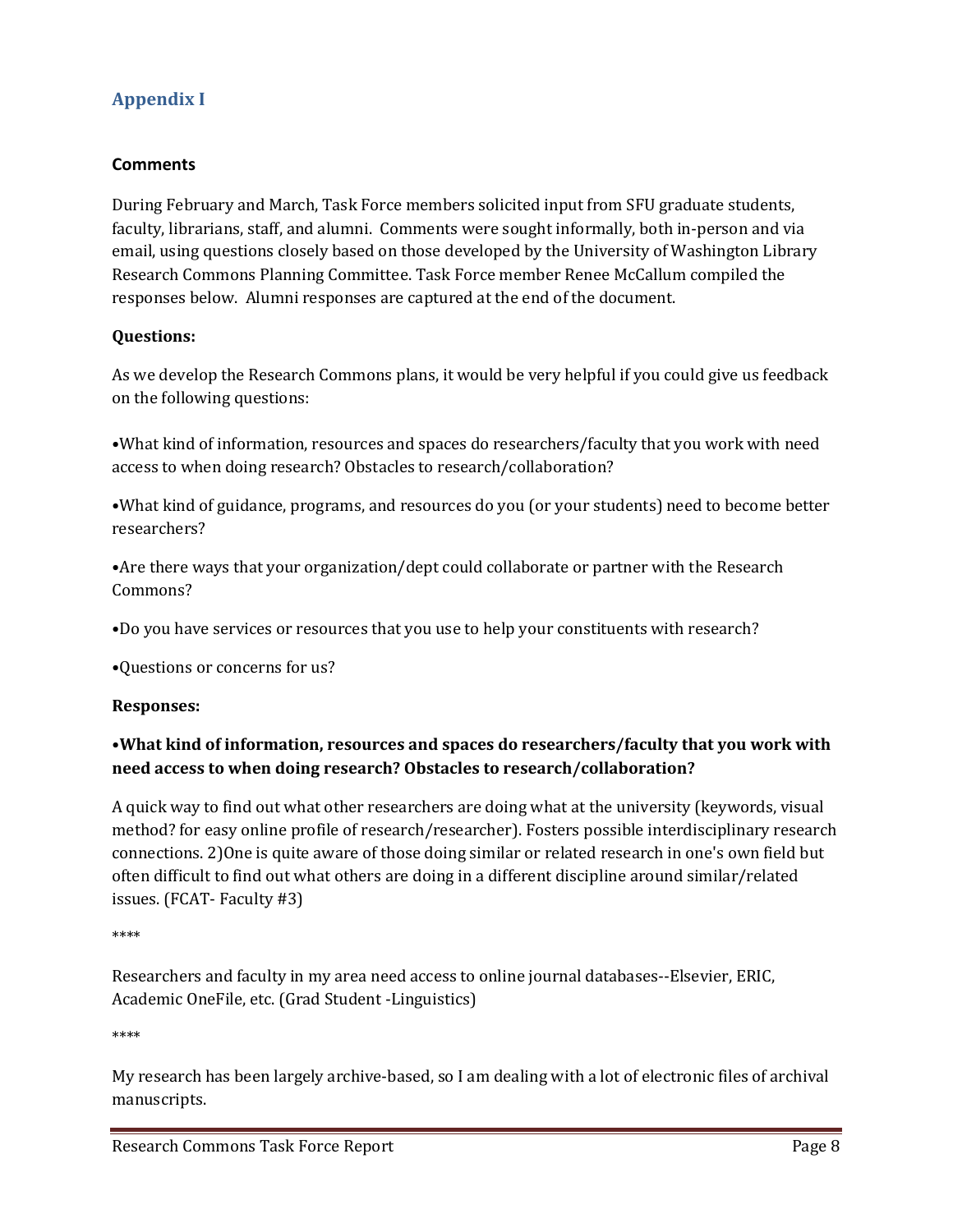Access to electronic databases and archival sources may have been useful in my case, although most of what I would have liked to have access are both costly and would have a pretty narrow audience. However, it would be useful if the library had some central e-space where links to the resources they do have are all in the one place to facilitate browsing (House of Commons material, various electronic manuscripts libraries and so on). I will probably be tapping into the Australian Archives online facilities at some stage... and to have information about the various electronic databases available elsewhere would be of value.

I have also used microfilms and so would see that collection, along with the microfilm scanner/reader as possibly being a useful component of the Research Commons.

Major limiting factor has been \$\$\$. But, I don't think that is something easily overcome by the Research Commons unless they are able to get a nice little endowment from the UniverCity Trust.

It probably would be useful to have some technical expertise available as part of the Research Commons... people who know SPSS for instance. I suspect Stats Canada material will make up part of this facility and having guidance as to how data can be downloaded and manipulated would be useful. (Grad Student- CMNS & Lecturer CMNS)

\*\*\*\*

Information, resources and support:

- Online library services such as consults of journals and other publications.
- The writing support is very important.
- Communication by e-mail is indispensable.

Obstacles:

• A busy schedule may prevent people to work collaboratively (Grad Student- Education)

\*\*\*\*

# **I am fortunate to have a space in the faculty of education, a small office provided by my advisor. However I know that there are a lot of students that does not have this spaces and struggle to find quiet spots in the library to write. (Grad Student- Education #2)**

\*\*\*\*\*

*Information/Resources*

-Scholarly journals/Books

-Techniques

-Techniques / Experts in the field / What other groups specialize in

-Writing help (proposals/journal submissions/scholarships or fellowships)

*Space*

-Quiet space for reading/writing (in a lot of labs, there are common areas/desks for this)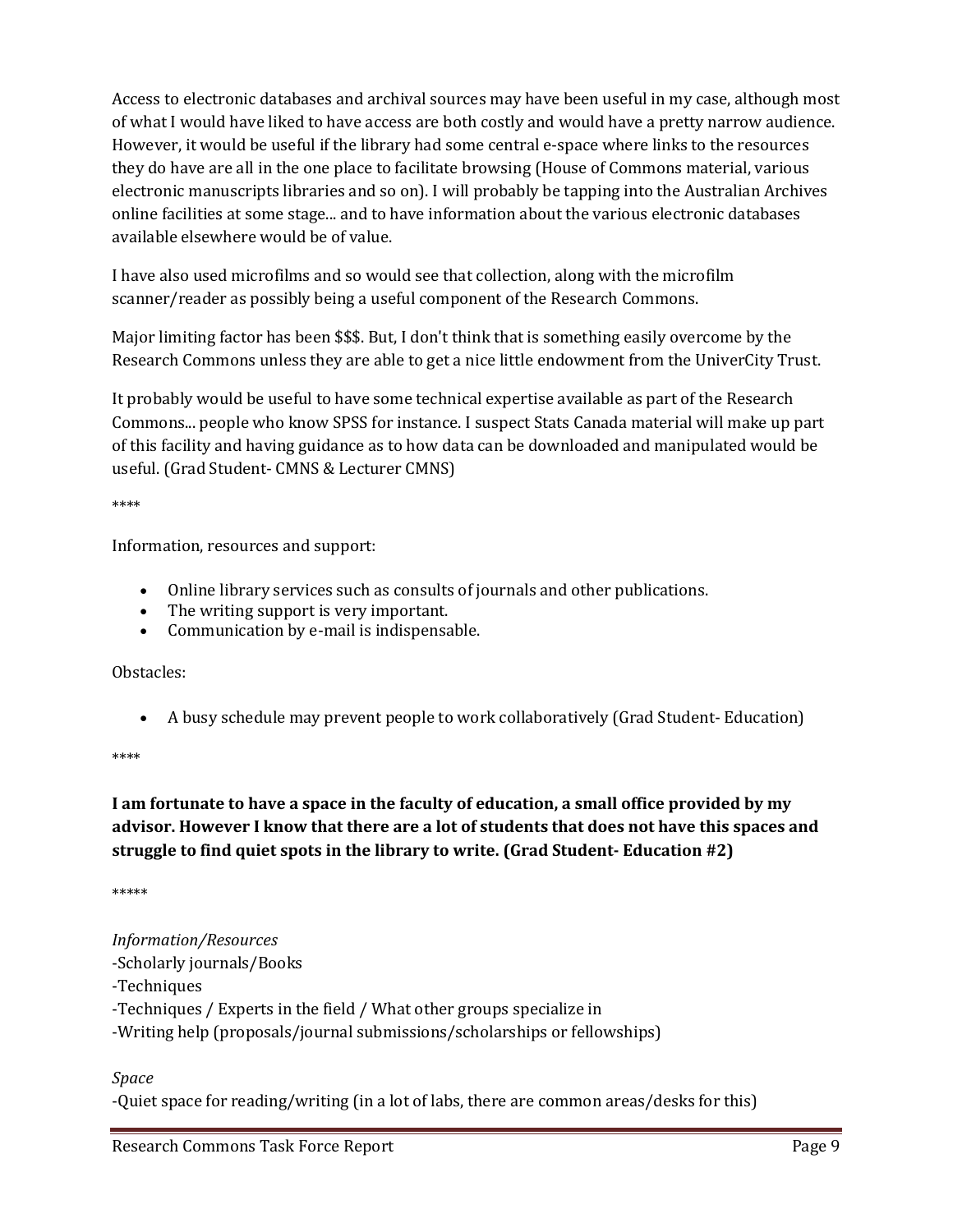-Collaboration space – group discussions/meetings

-Rooms for committee meetings/places to practice presentations

### *Obstacles to research/collaboration*

-Knowing where resources are/who to ask for help

-Access to what others are doing in different departments (from 3 Graduate Students)

\*\*\*\*

### *Information that students need access to when doing research:*

- o Data sets: international and national data
- o Academic journals (in English and other languages)
- o Grey literature databases
- o Conference abstracts
- o Art and media

#### *Resources that students need access to when doing research:*

- o Statistics support
- o Language support
- o Vocabulary support/improvement
- o Conference listings in their relevant areas
- o Grant/conference application supports
- o Ethics applications support

#### *Spaces that students need access to when doing research:*

- o Dedicated space for brainstorming and thought experiments
- o *Collaborative* spaces for meeting other students working on similar projects and/or topic areas
- o Conference/symposium/forum spaces
- o Presentation practice spaces

#### *What are obstacles to research/collaboration?*

- o Awareness of services, supports and people working in the same area
- o Access to resources
- o Dedicated/involved supervision

\*\*\*

The Archives holdings are comprised of original records, including:

1. records created by university departments;

2. records created by campus community organizations (e.g. SFUFA,TSSU,SFSS, etc.); amd

3. private historical research collections that relate to a variety of subjects (e.g. we have a strong interest in archives that relate to women's activism).

#### *What are obstacles to research/collaboration?*

Use of archival material is tied to our physical space due to security concerns (a possible obstacle).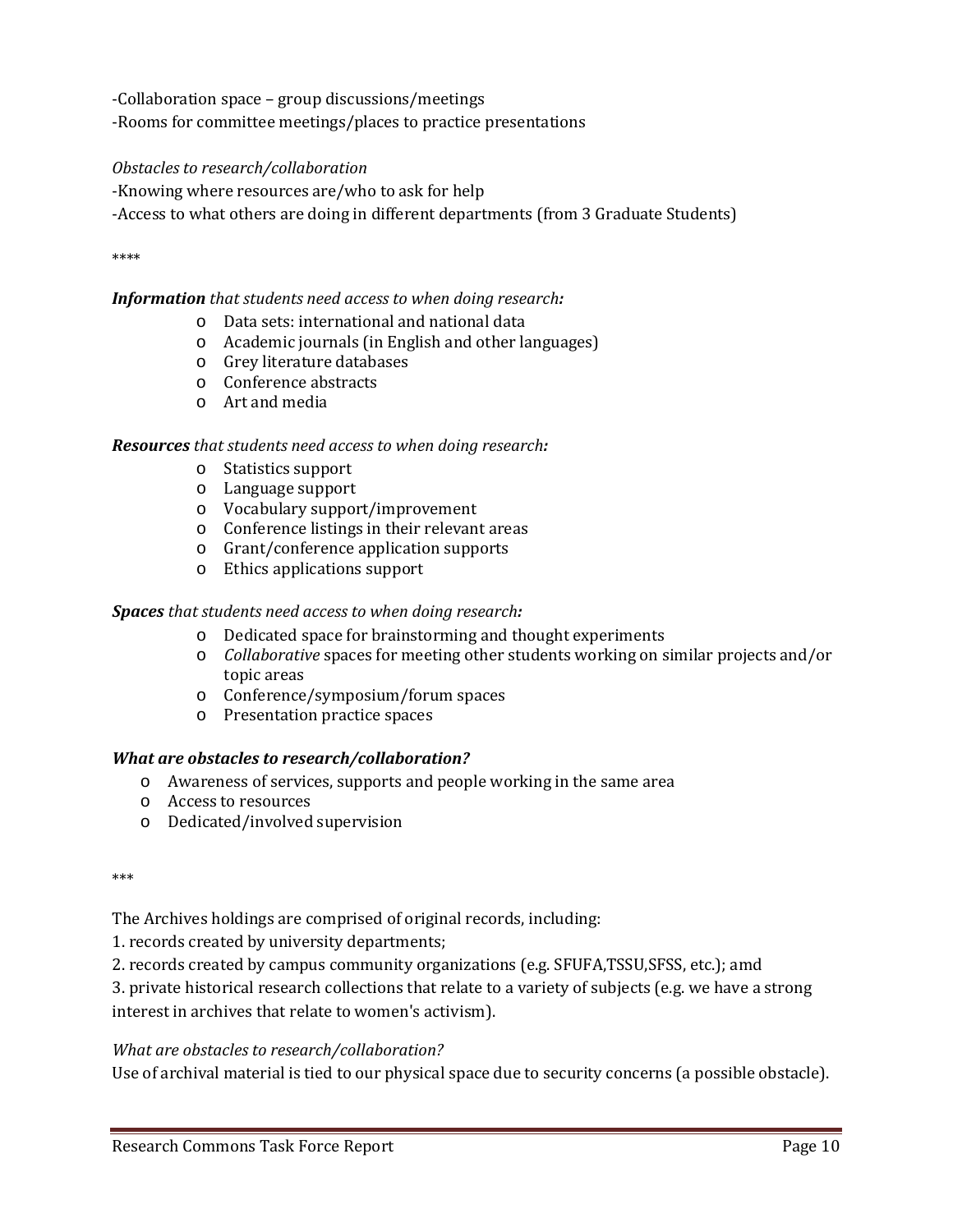All the material in the Archives is unique and some of it is fragile so we do not circulate or lend the material. (Archivist)

# •**What kind of guidance, programs, and resources do your students need to become better researchers?**

-students/researchers in Geography and REM need access to GIS software and datasets, statistical information, sometimes a plotter (large printer for maps etc). Both depts have their own GIS labs, so perhaps this might be an area for shared expertise or collaboration (I know there are other departments that use GIS ... like Crim, sometimes, for example).

-they may need consultation/interview/focus group spaces.

-they definitely could use librarian assistance in planning scoping reviews etc. One of my faculty made a grant application that included a letter of support from me, saying I would be on hand for strategizing about the scoping review (formalized literature review) process that made up several segments of her project. And, indeed, I met with her research assistants and did just this. Maybe there's a way to integrate this kind of activity into the plans for the Research Commons (or into the advertised services, at least)

-I think the grad students could use workshops or programs or consultations on doing lit reviews, setting up alerts, managing citations (hello Refworks) and finding statistical sources. (while I say 'lit review', this could really mean anything starting from basic database searching right on up. Especially when it comes to those who have done more field-oriented undergrads and haven't spent a lot of time doing library research)

-SLC-type grad programs like preparing for conference presentations, etc.... would that be within the scope of the Research Commons? I think it would since it deals with sharing the results of research.

-Also: information about publishing in scholarly journals. How to submit, etc. and some avenue to talk with them about authors' rights, open access, etc.

-assigned carrels with a lockable shelf/drawer. (Liaison librarian)

#### **\*\*\*\***

I think our students need access to understanding the cultural programming that is going on at the best art/music/theatre/film centers around the world, and then as far as possible they need access to any documents of those works. Our students need to see dances/hear concerts/see exhibitions etc. (FCAT- Faculty #1 & 2)

#### \*\*\*\*

Research workshops built into the classroom. Quick resource guide to different forms for research and access to well organized databases. (FCAT – Faculty #3)

\*\*\*\*

There needs to be a greater amount of interdisciplinary interactions within the research community. For example, a lot of my research spans linguistics, philosophy, and cognitive science. There are different research/writing conventions within these three disciplines--very different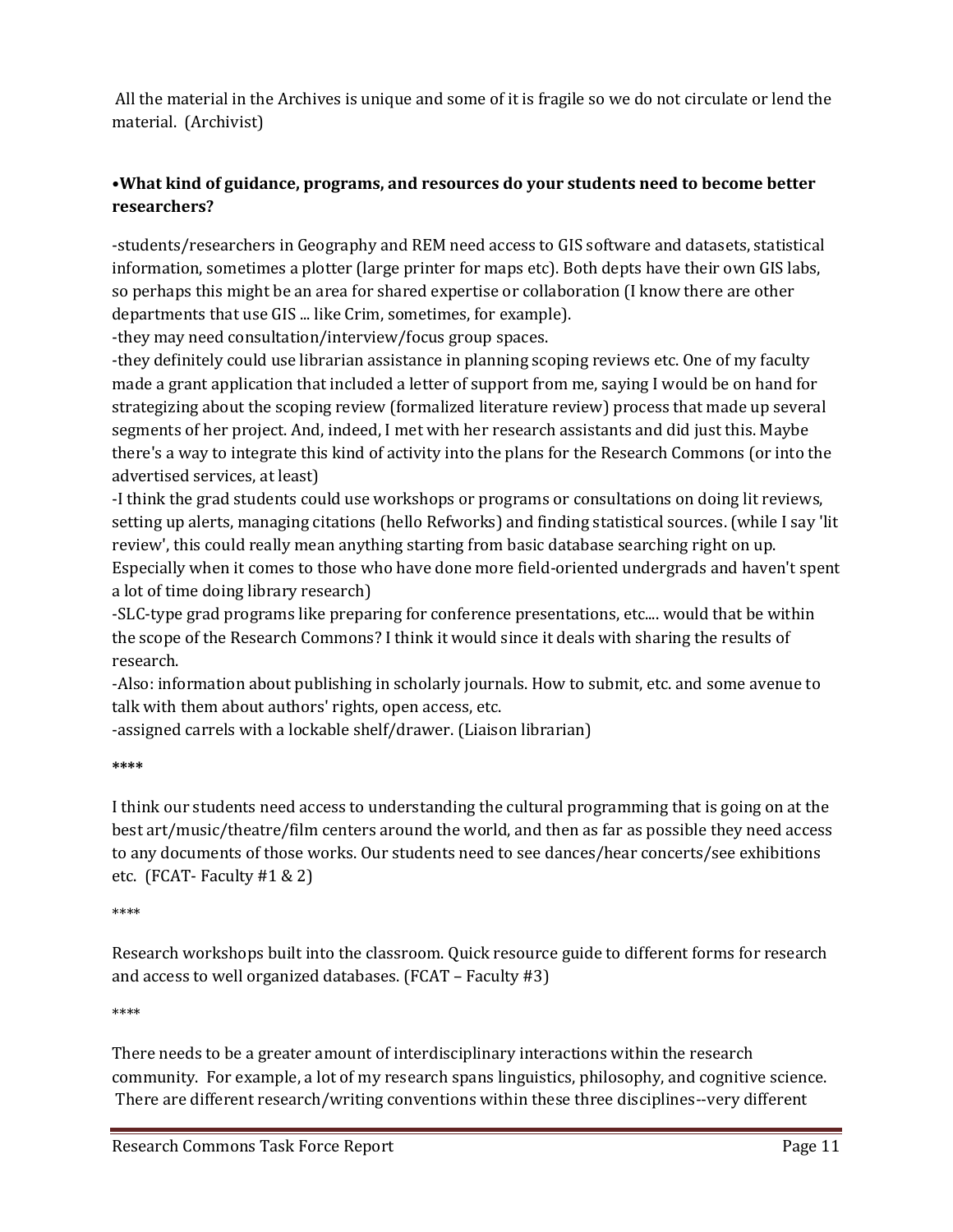ways at looking at the same questions. I would like to know how to publish a paper within a different discipline by understanding the conventions and questioning schema behind other disciplines.

The biggest obstacle to collaboration is that people in different departments often do not "speak the same language". If we could formulate some ideas on how to understand the basic frameworks of different academic disciplines, cross-discipline collaboration would be much easier. (Grad Student-Linguistics)

\*\*\*\*

There are a wide range of approaches to research. My particular expertise is in the area of archival research and historic research, but I'm very much in the minority in CMNS in this regard. (Grad Student- CMNS & Lecturer CMNS)

\*\*\*\*

Writing for academy is a skill that students must develop. Any support in this regard would be beneficial. (Grad Student- Education)

\*\*\*\*

I need a lot of support in my writing because English is not my first language. I also find it hard to structure my writing in an scholarly format. Although, resources as books and templates can be useful, for me is always better to interact with someone and learn while working in collaboration. (Grad Student- Education #2)

\*\*\*\*

-Mentoring from people with knowledge (how to balance various aspects of research with classes/TAing, or how/when to begin writing your thesis)

-Access to tutorials/workshops on various research areas: eg. Proper data analysis or commonly used stats tests / writing help (3 Graduate Students)

\*\*\*\*

--access to and awareness of subject librarians

--librarian guidance through statistical sources, statistical training, e.g., Crime Statistics. Greater promotion of Research Data Library

--quiet, adult spaces for research

--maybe the study carrels on the 5th floor next to our offices could be turned into quiet study tombs? This would be a win-win situation. (Liaison librarian)

\*\*\*\*

- guidance on how to cite archival material

-guidance how to access material to which immediate public access is restricted (either as required by law or donor imposed conditions)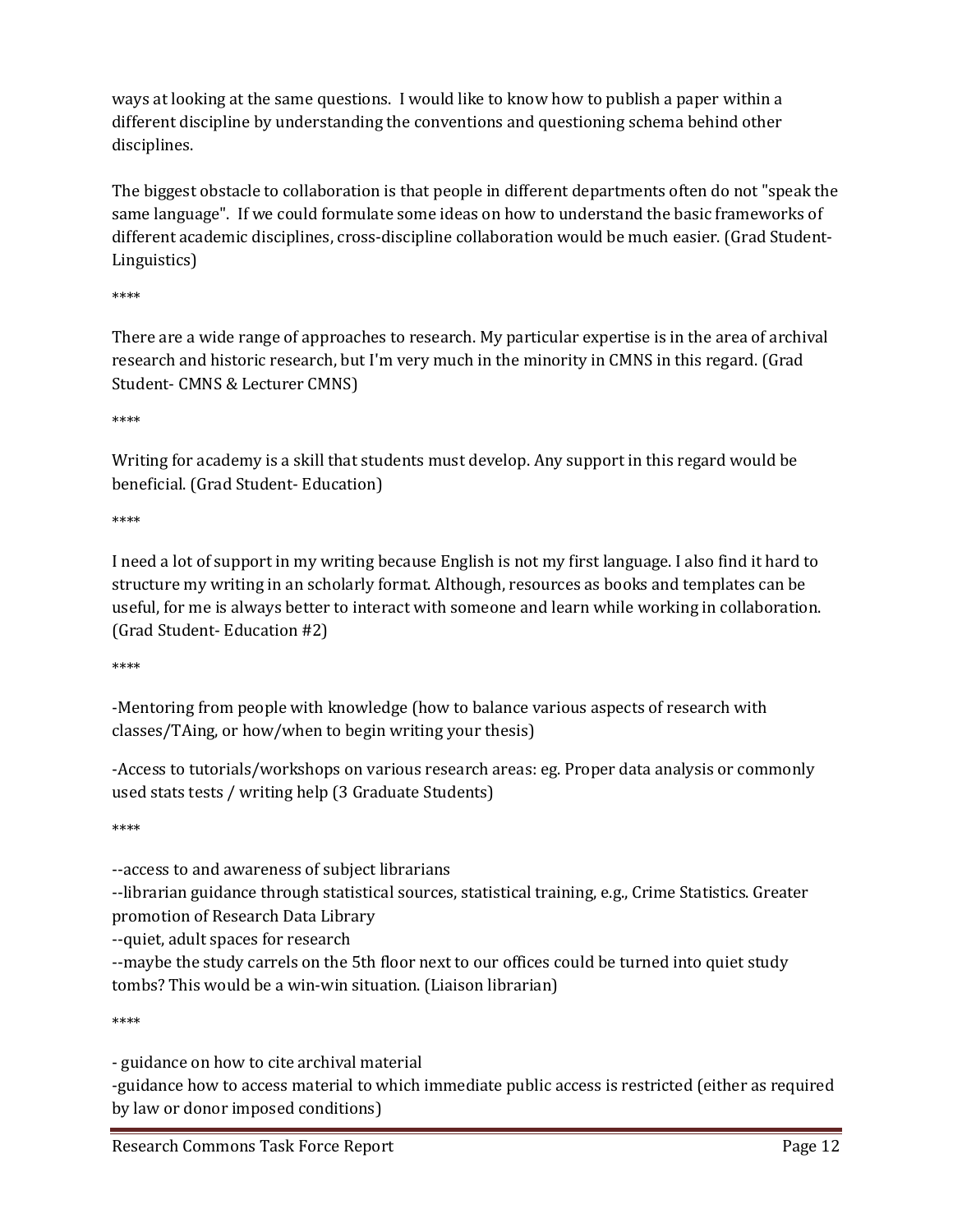-guidance on copyright as it applies to the reproduction and use of archival material -guidance on how to conduct research in an archives (i.e. how it differs from research in a library) (Archivist)

# •**Are there ways that your organization/dept could collaborate or partner with the Research Commons?**

We would be happy to collaborate or partner with the Research Commons. Possibilities include presentations, workshops, guided tours, etc. (Archivist)

### **\*\*\*\***

I am not sure, perhaps with the organization of small groups of students that have similar research themes, so we can have spaces to discuss our work. (Grad Student- Education #2)

## \*\*\*\*

We very much need help with this: at both a faculty and grad student level: facilitate the dissemination of research outputs to a wider audience

if there can be any library links, or activities, what needs to be done is video audio text documentation of the research and then dissemination through the web. If LIDC can be involved that is great however they would need to be under the almost complete direction of the researcher as the research shouldn't be presented with the corporate/promotional slant that is their norm, and certain aesthetic choices would need to be in consultation with the artists. A resource such as this at the library would be used by researchers not only at our school but of course those researching our students and faculty. (FCAT- Faculty #1 & 2)

## **\*\*\*\***

Yes, possibly. Because we are mostly artists and not conventional scholars in our SCA dept, we need to reframe what research is. It would be good to explore this in a more public manner. E.g. Professor Henry Daniels teaches a methodology course in our grad program about artistresearchers. Components could be viewed online. (FCAT- Faculty #3)

#### \*\*\*\*

I think it would be cool to hold a series of "round table discussions" on somewhat broad research questions (i.e. Where does language come from?). Anyone who has done any research/thinking related to this topic, no matter their discipline, could come and share their work and ideas. That way we could get a number of different perspectives and approaches to solving similar questions. (Grad Student- Linguistics)

## \*\*\*\*

At the moment I don't see immediate ways, although it probably would be useful for some Research Methods classes. (Grad Student- CMNS & Lecturer CMNS)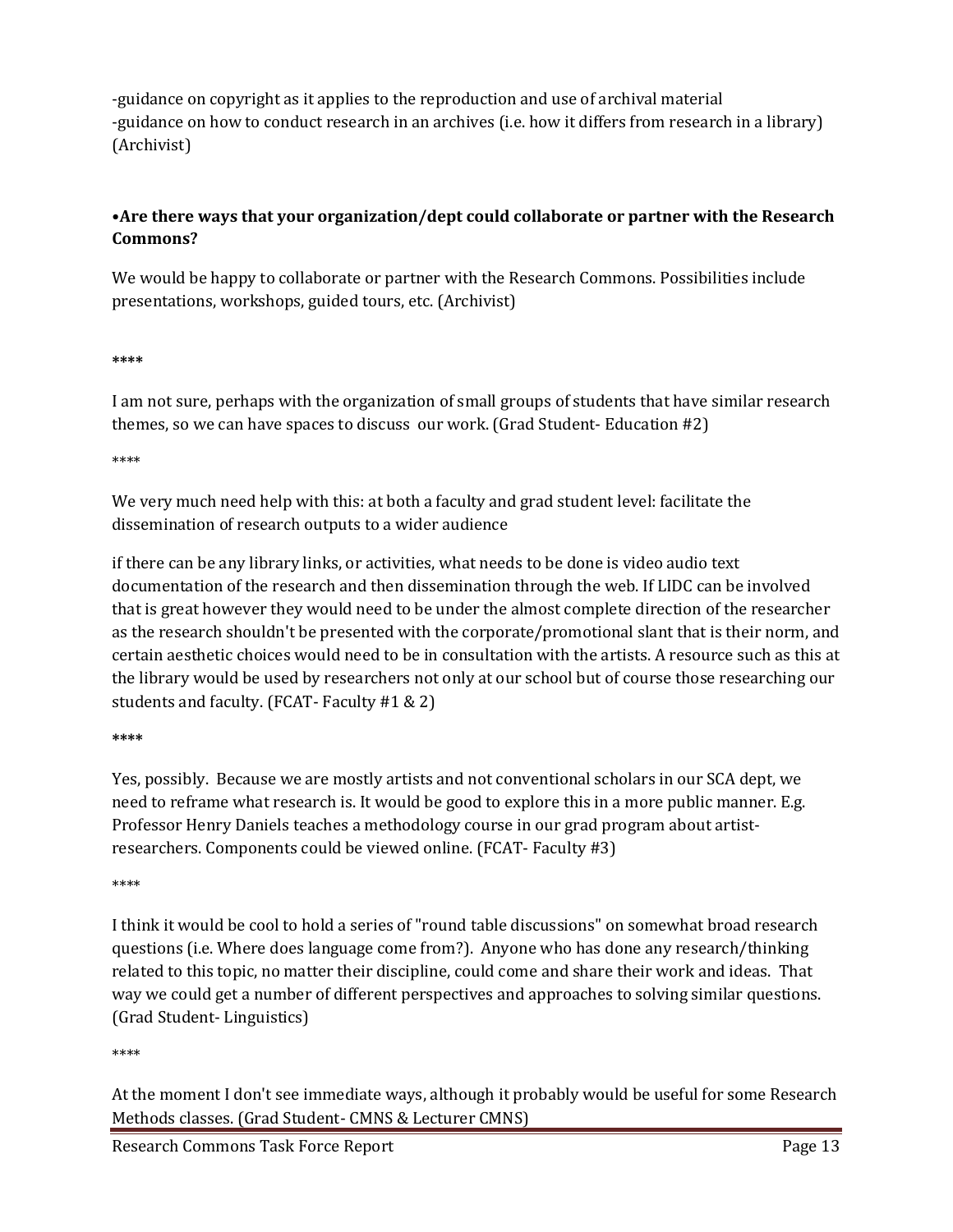\*\*\*\*

Yes. targeted workshops addressing specific needs of students might help. A writing club may help, too. However, it is difficult to fix appointments as people are usually busy. (Grad Student-Education)

\*\*\*\*

-Provide a list of resources or "go to people" in the department (3 Graduate Students)

\*\*\*\*

- Potentially, GSS social space could be used as watercooler space
- Promoting awareness of the Research Commons and its services (MBB Graduate Student)

## •**Do you have services or resources that you use to help your constituents with research?**

There are several resources that the Archives have developed to help our constituents with research. We would like to see access to these resources made available in the Research Commons. These resources include:

-online finding aids (equivalent to catalogue records) -guide to finding aids (how to read and use a finding aid) -thematic research guides (e.g. Women's activism, campus politics, etc.) -introductory guide to the use of archives and archival material -archival citation guide -research agreement application form -online archival description database (forthcoming) (Archivist) \*\*\*\*

I work with Renee who is amazingly helpful and committed to help students like me who struggle with the language. Besides her help in writing, she takes the time to understand and discuss with students and make sure to help them write what they want instead of writing for them, I believe that this is specially helpful for graduate students. It would be good to help other students in this ways. (Grad Student- Education #2)

\*\*\*\*

Mostly, my research is my studio practice so I have resources professionally to facilitate this. In all honesty, I am not interested in making more connections to other researchers as I am desperate to carve out some space to do my own research. I find that more connections mean more time spend on email providing someone more information (to grad students and perhaps other colleagues) rather than working through my work in the studio. (FCAT- Faculty #3)

\*\*\*\*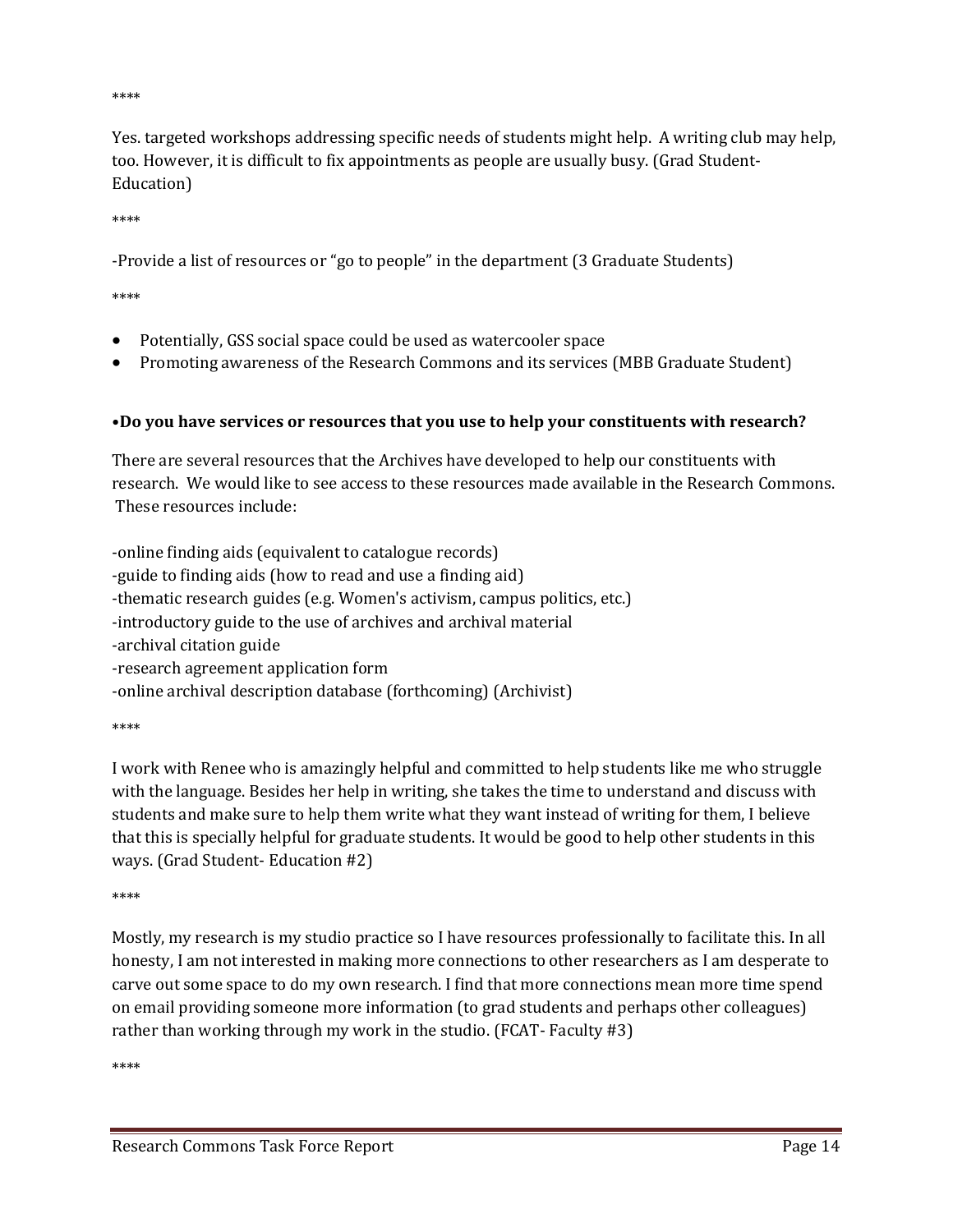If I am ever given the opportunity to teach a Media History class, or one on research methods, I probably would construct an assignment around a portion of the electronic archives I have (certain records, such as those from the US Government, are in the public domain, so can be used for these purposes). (Grad Student- CMNS & Lecturer CMNS)

\*\*\*\*

I have been supported in my writing. That help is huge and I hope other people can get such a support as well. (Grad Student- Education)

\*\*\*\*

Supervisor

-Online journal articles

-Friends in labs from same departments (3 Graduate Students)

\*\*\*\*

We provide some grants for student-led conferences, symposiums and/or forums and \*pending Council approval\* travel grants for conferences and research experiences

We provide advocacy for students regarding their research needs on a case-by-case basis (MBB) Graduate Student)

## •**Questions or concerns for us?"**

Perhaps because artistic research is somewhat different, I find these questions or imagining of a "research commons" quite vague. I myself do a lot of "hard" research (that is not in the studio) on various topics of aesthetics, the law, neuroscience, contemporary art, etc. and I'm sure my colleagues have an equally large range. I do it all from my computer at home, and I can't imagine changing that too much. I don't often need books from the library, but occasionally I do (that might just be me as I tend to buy the books I need as I can't handle the extra time to come to burnaby or the total lack of parking at harbour center, I always end up incurring more fines that the books cost unfortunately). What would be great would be a better searchable data base of researchers at SFU and some sense of their degree of openness to other types of research etc. Perhaps we state our "research interests" too narrowly ...as these should be proper academic areas of specialization, however that doesn't really help to see the range of things people are in to...not sure how to go about that. A long blog that lists recent publications/exhibitions/performances etc. by faculty? with a very short abstract for each? That would take a lot of person hours to put together and maintain.  $(FCAT - Faculty #1 & 2))$ 

\*\*\*\*

Grad students and advanced undergrads (Honours students) seem to have the most time to benefit from an interdisciplinary research commons event. Not sure what this event might be. I think these initiatives are best when structured into the program. (FCAT- Faculty #3)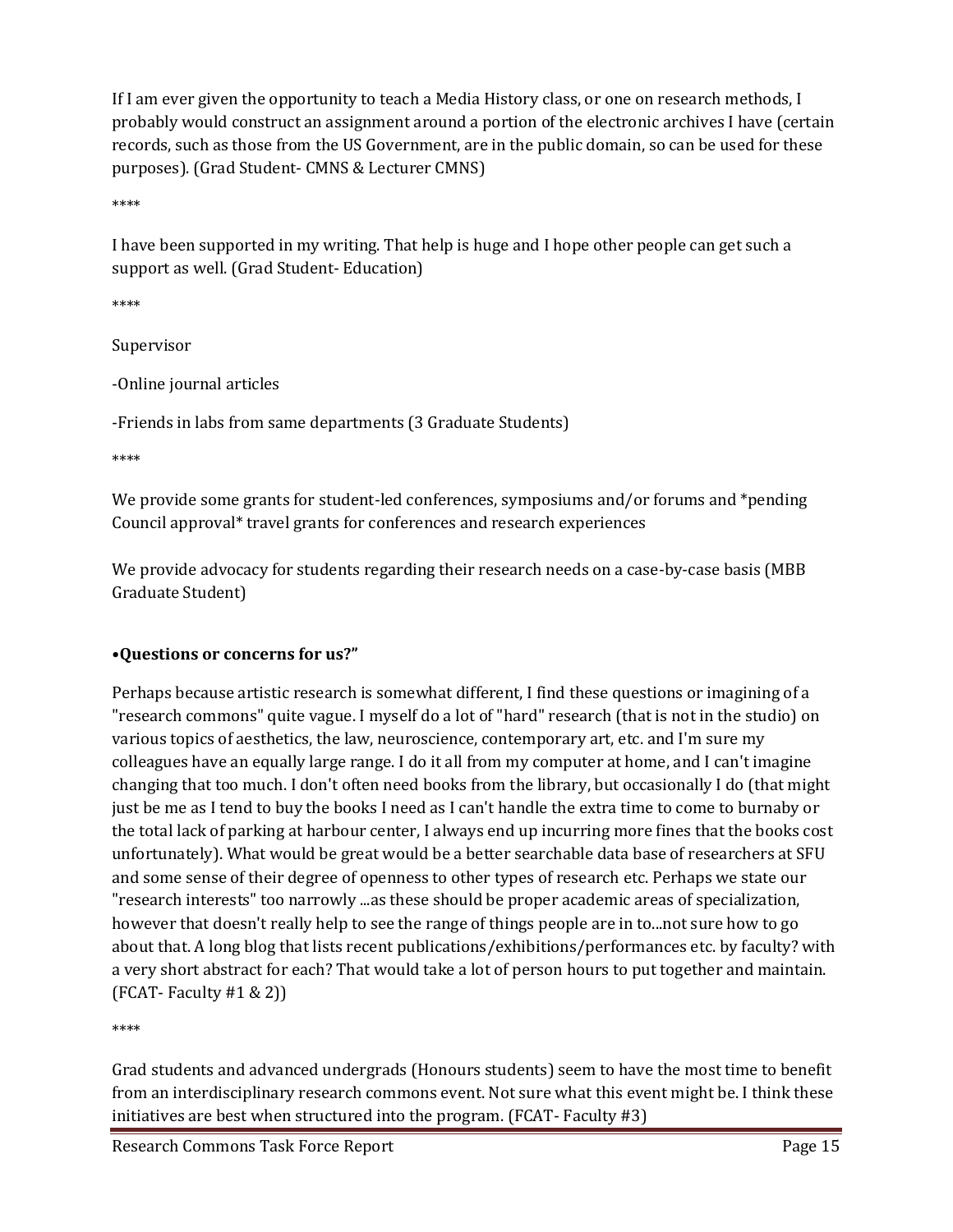#### \*\*\*\*

## General Comments:

I would certainly be happy to talk to you in person about this initiative since my main issue is access to current works in the wider arts domain. I can usually find most of the books I'm looking for and when I don't I usually order them. Sylvia Roberts always responds very promptly on this front. However, as far as access to current media (dances, performance works, media works, etc.) is concerned YouTube is more current that we are (not to knock what we are doing in any way). (FCAT- Faculty)

#### \*\*\*\*

I think in ENSC that the research undertaken has enough obvious sources and enough guidance is provided by the supervisors that the research itself is not a big issue But the writing of the thesis is a major concern.

From my perspective, the most important thing that the student learning commons could do for students is offer regular workshops (perhaps once per semester?) about writing the thesis and how to format it. Penny Simpson used to do that in ENSC 803 for us.

Perhaps a one semester course in general writing skills would also be useful, especially for ESL/EAL students (feel free to send any reasonably talented science students our way -- ENSC 803). And a list of professional thesis editors would be a godsend!!! (ENSC- Senior Lecturer)

## **SFU ALUMNI Responses:**

# **What kind of information, resources and spaces do researchers/faculty that you work with need access to when doing research?**

A dedicated space for current students to review guidelines, connect with advisors, and reference published theses would be most helpful. Had this been available when I was completing my dissertation and graduation requirements, I would have picked up a missing research ethics form and process. Self-paced tutorials about using templates, RefWorks, etc. would also be a valuable onsite resource.

## **Obstacles to research/collaboration?**

Commuter and mature students have little time to dedicate to activities outside of class. There are few opportunities to collaborate with other disciples/researchers or to access needed resources, given that these resources and opportunities are spread out across campuses and the semester. A Research Commons would be a great vehicle for centralizing these resources/opportunities. A Research Commons would also be a great marketing tool for attracting graduate students (more store is being placed in support resources for student recruitment and retention, these days).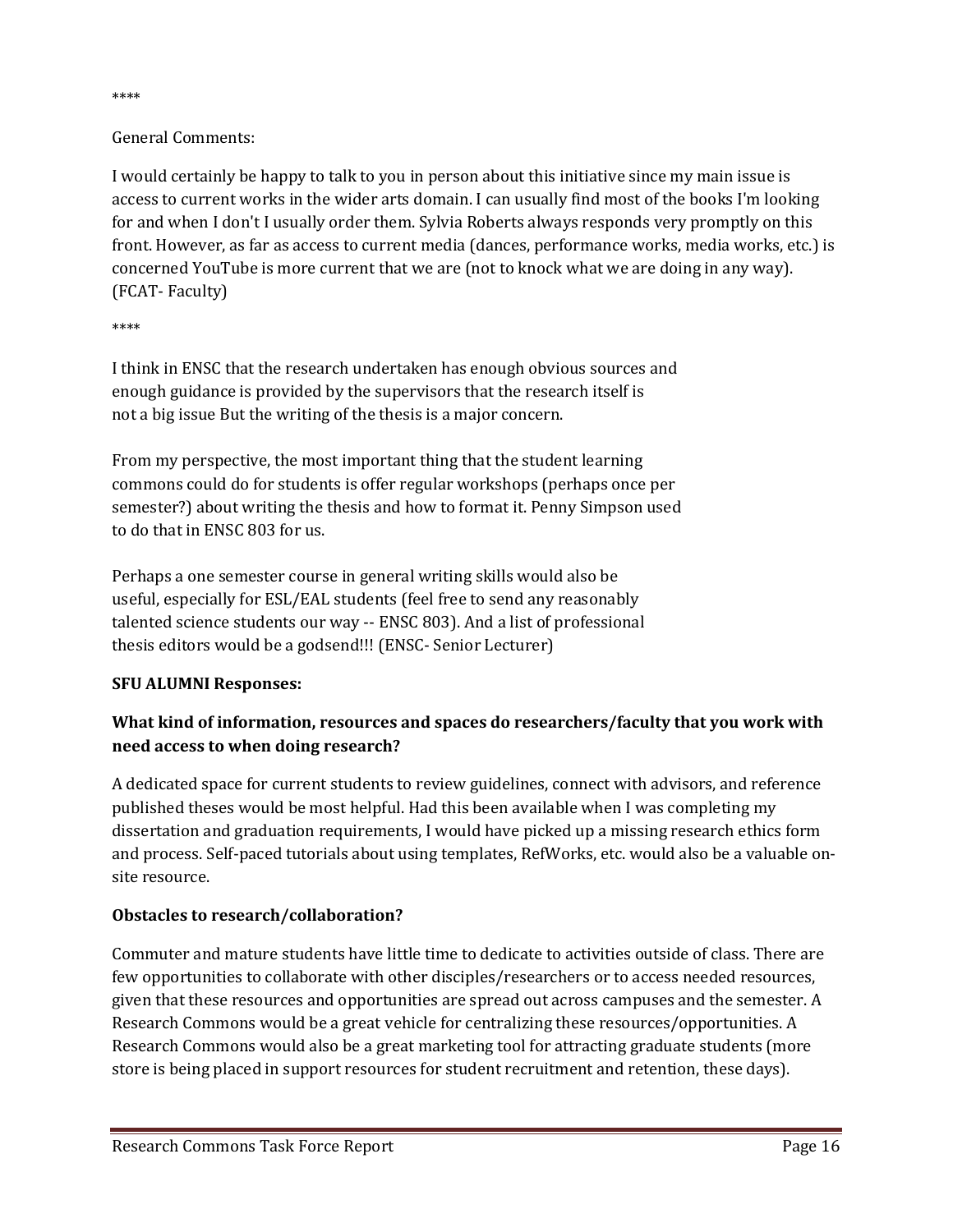# **What kind of guidance, programs, and resources do students need to become better researchers?**

Students and alumni need ongoing exposure to positive and innovative research methods/examples, along with interdisciplinary-led sessions that promote learning across disciplines. I think that all practitioners (including faculty) benefit from remaining current about evidence-based research practices - I just read about a clinical epidemiology session that UofT is offering its students and alumni (I am also a UofT alumna) to ensure that they are better consumers and producers of research – I would love to see that offered by SFU (see: [http://www.utoronto.ca/hpme/cei/index.html\)](http://www.utoronto.ca/hpme/cei/index.html%29).

# **Are there ways that your organization/department could collaborate or partner with the Research Commons?**

Use of SFU alumni to present their research, discuss the impact of research in educational practice, brown bag sessions to fine-tune skills and meet others engaged in research would all be appreciated. I recently attended the Alumni Awards dinner, as Pat Hibbitts guest (EdD cohort colleague) and we were talking about just these topics.

\*\*\*\*

Here is my experience as an entering as a mature student (returning 14 years after completing my undergrad in music at UBC).

1) I'll start with what would have been ideal! This is probably not something that would come under your area, but it would have been wonderful to be a part of a support group for mature returning students – it is quite a maze to walk through when you come back and enter a new university. Particularly at this time as back when I was a student computers were just not really happening so everything, … everything is new in the student world. All the library skills, how everything works, etc. And it was quite lonely as most of the students are much younger etc. …. also the whole thing on supervision at a grad level – what a bad dream that was. I had no idea that a student could even ask for a different supervisor. This all falls under the student society and I'm sure – not your department, likely student rights are addressed somewhere already, but I was downtown and didn't know whom to ask.

2) I needed basic skills on how to write a research paper (and thesis) – I didn't even know what APA was (I would not admit that except I can tell you anything!), had a very fuzzy recollection of how to reference and had very very rusty writing skills period.

3) How to prepare for putting a thesis together – you know from my experience, that I put my thesis in a template that Penny provided and then over the two years, I had to keep sending it back and forth, cutting and pasting, my supervisors using track changes for their editing – by the time it got to you, it was a disaster zone. Am I right??  $\Box$  I don't know what the solution would be for that, but I think I would use a word document and then as you are nearing the end, start to paste it into a template? I don't know. Part of the problem was that I was using Endnote as a referencing system.

4) Tables and figures – well, Penny sure tried to make that understandable. All Greek to me. But then my brain was so focused on my thesis work by then.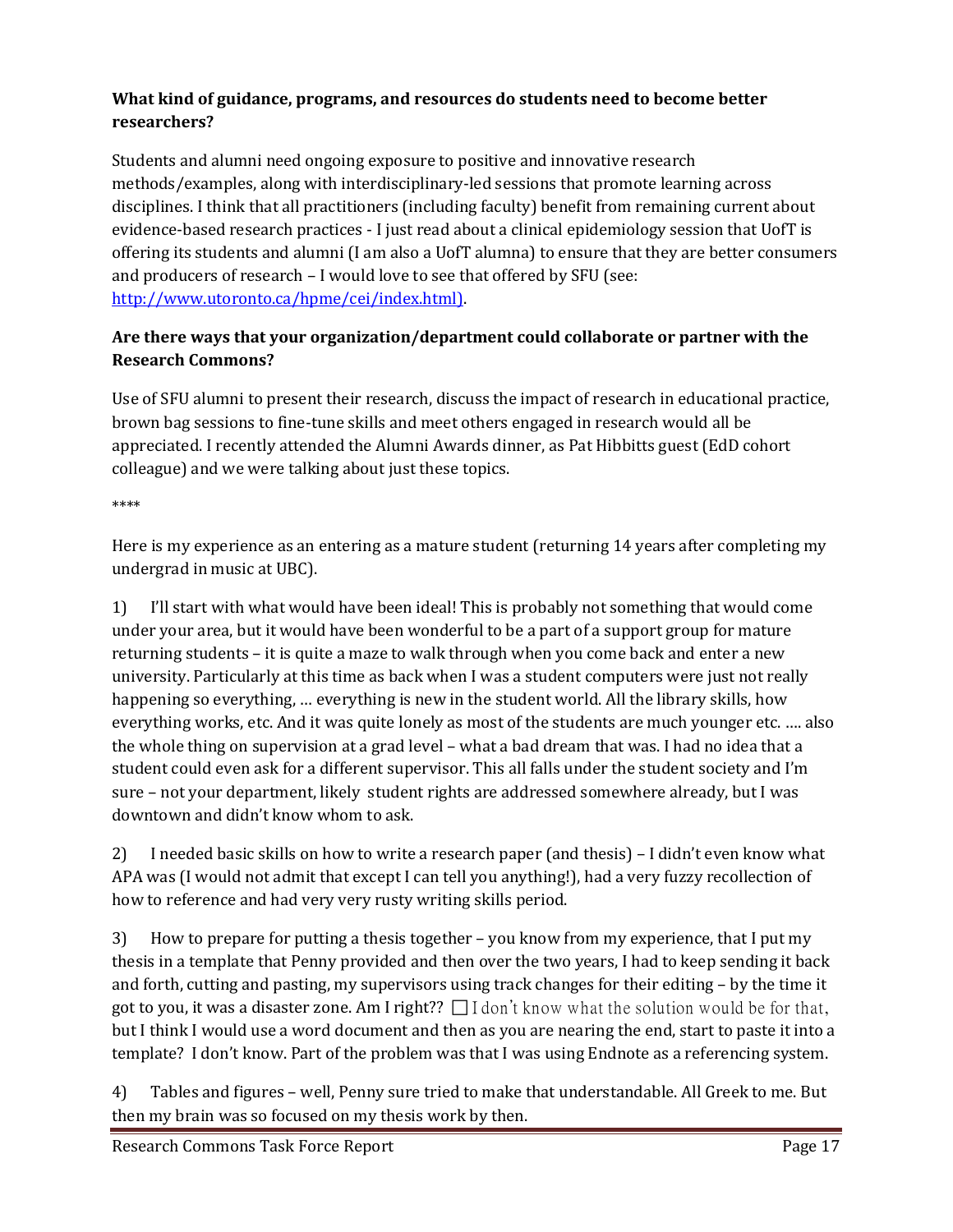5) Tutors for all of the above problems…if students who were experienced could offer their services, to help for pay maybe? I found a tutor to help me with stats – a huuuuge help to me. I see at the Burnaby campus all the editors who can help but you don't know who they are….wish I knew you when I started!!! So I had to do a lot of asking and digging before I located one. Happy to pay someone – but of course, students are all busy. Who has time? I sure didn't. But that would be ideal if it could be worked out.

\*\*\*\*

This is an amazing idea because when I was deep into my writing and in need of further material it all seemed so overwhelming to begin even looking.

My supervisor could suggest some books on her shelf, but if there was a refworks type of place to share with other researchers in my field, I would have been so much more ahead.

I did not even use refworks...it was too overwhelming even to go to a workshop on it and I am not techie. If other researchers shared their refworks, notification of new articles, books, journals....online journals, even blogs..... it would be great.

Books I wanted were often out so the time it took to get them was discouraging, as well. If there were annotated bibliographies easily available or unofficial or official peer reviews on the books or chapters of the books, that would help. Or, if I could easily find other authors who used the book as reference, that would have helped.

If there was a monthly email to professors and grad students to remind them to contribute to an ongoing file of new or newly discovered material, it would be amazing. If submission was easy, we could have an ongoing folder that we could just take a minute to transfer to a link in the library.There is a link missing between students and students, students and profs. It should be more than looking to a shelf and suggesting a book in a prof's office or a casual chat to a fellow student that might bring you to a new direction with a new source.

These are my thoughts right now, without really spending hours considering them. I hope they are not redundant as I don't know refworks well. Hope it can lead somewhere.

\*\*\*\*\*

In my brief experience at SFU, the major problems for grad students in archaeology are access to guidance/resources on statistical analysis and how to make the thesis/dissertation template work for Mac. A number of students would like to see a template that works in Apple's Pages program. Word is very unstable and the one for Mac is not that great according to Mac using archaeology graduate students. I can't speak to this because I use PC.

\*\*\*\*

## **A Virtual Place**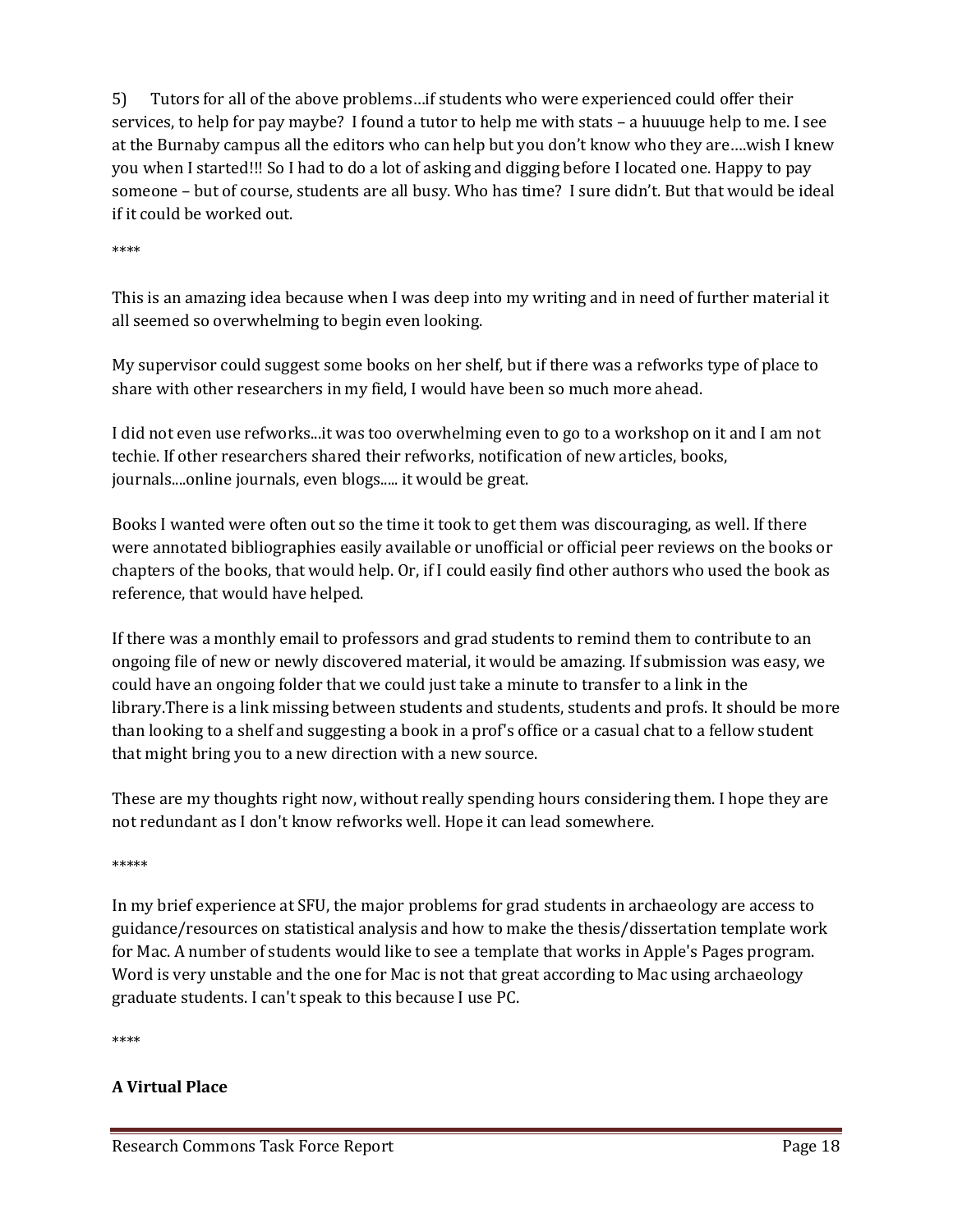- not sure if a 'place' would be well utilized with today's independent technology access. People seem to 'go it alone' from home
- I may have missed the information, but a workshop (on-line) regarding the template and a program like End Note would have assisted me.
- I did appreciate being able to contact Penny at 1-2 times when I needed some clarification.

## **Online Access to Library**

• one common theme, after we graduate we only have access to the library physically not virtually. It would be useful to access resources fully as alumni.

\*\*\*\*

It's several years ago that I researched on campus, but here goes:

- I envision the space as a more sedate, less chaotic environment that would better support the contemplative energies of researchers than does the library at large.
- It would be good to staff it with a full-time a) research resource person and b) software support person.
- Maybe a small room or two for video-conferencing with researchers doing similar research at other universities.
- How about a sort of quick reference system of current, most-cited scholars for each and every academic research topic? This would provide new grad students with a readily accessible baseline from which to begin their investigations.
- I think it would be great to have a roster of evening presentations/discussions that brought interested students and faculty together. Wine and cheese would help. I don't know about other departments, but mine had no provisions for any student/faculty collaborative events whatsoever. This was a big disappointment to me, that there was no scholarly spirit of collaboration or mutual interest. The prevailing ethos was that faculty were perenially overtaxed and burnt out from their many tasks and obligations. But I think that needs to change. It was really just every man for himself (gender bias noted). So, having a designated grad research facility could be an important step in addressing this void of student/faculty relations.

\*\*\*\*

I highly recommend SFU Burnaby Statistical Consulting Services, Ian Bercovitz as a resource for the upcoming library Research Commons. Ian Bercovitz provides expert statistical advice.

Please refer to the Statistical Consulting Services website for a list of services offered:

<http://www.stat.sfu.ca/people/consulting/burnabycons>

\*\*\*\*

I am not sure if a "place" would be well utilized with today's independent technology access. People seem to "go it alone" from home.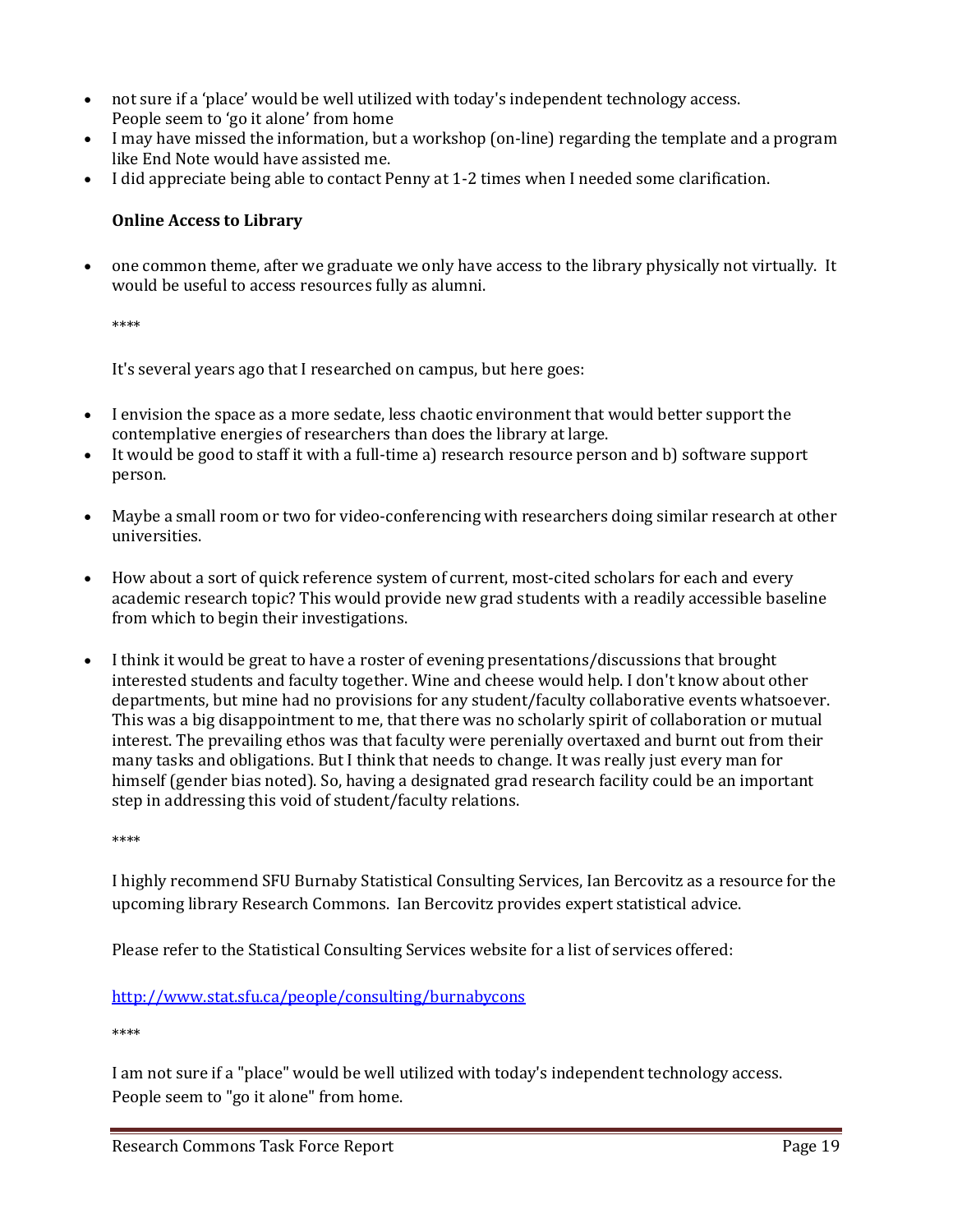I did appreciate being able to contact Penny at 1-2 times when I needed some clarification.

I may have missed the information, but a workshop (on-line) regarding the template and a program like End Note would have assisted me.

\*\*\*\*

I think the one common theme I heard from my class mates was that after we graduate we only have access to the library physically not virtually. It would be useful to access resources fully as alumni.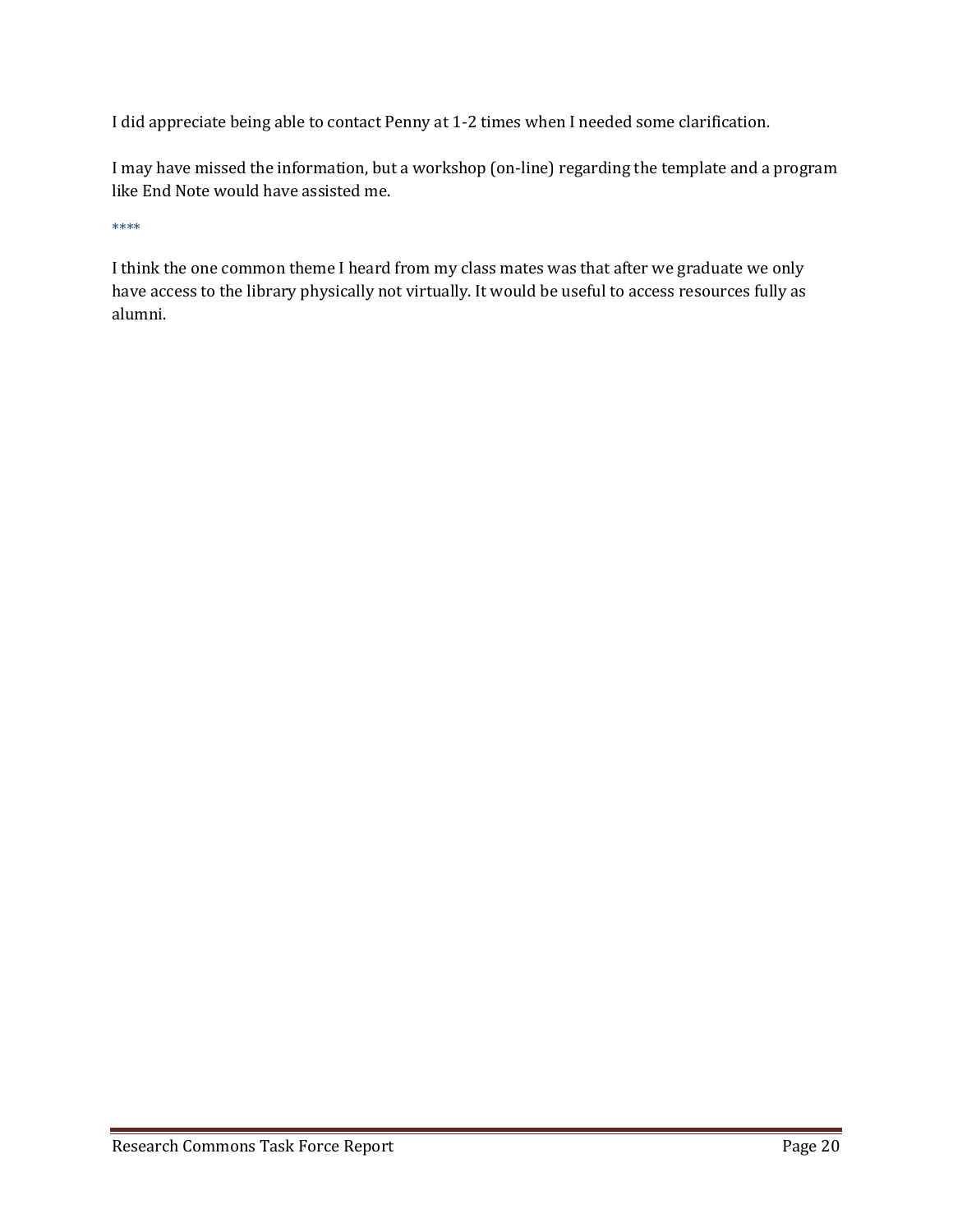## <span id="page-20-0"></span>**Appendix II - Research Commons– Support for the Research Lifecycle**

The following table maps programs, services, and spaces needed to support graduate students and other researchers against the stages of the "research lifecycle" and served as the conceptual basis for the Task Force discussions and recommendations.



Diagram developed by and made available from the United Kingdom's *Joint Information Systems Committee (JISC)* at http://www.jisc.ac.uk/whatwedo/campaigns/res3/jischelp.aspx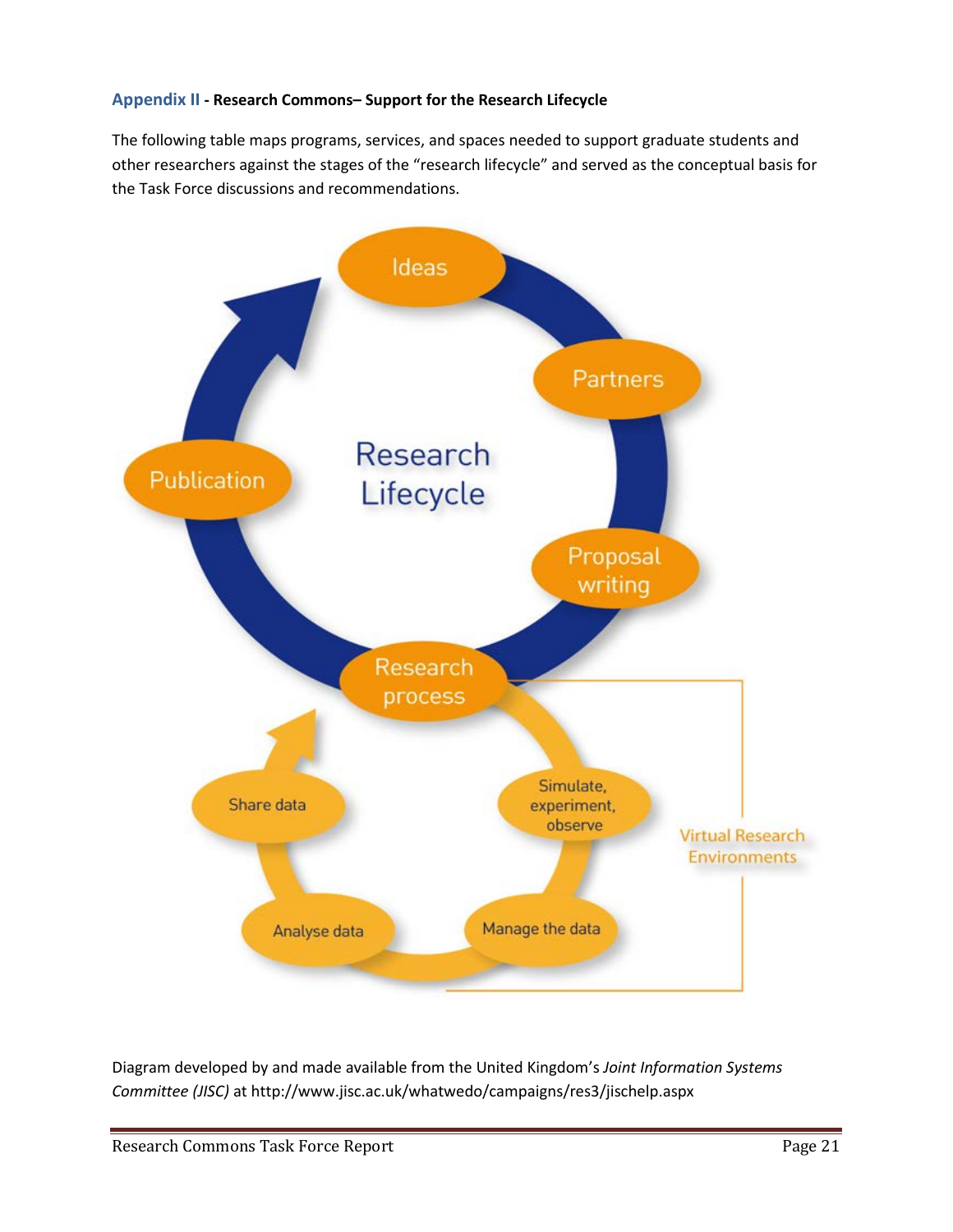| <b>RESEARCH</b>                     | <b>NOTES</b>                                                                                                                                                                                                                | <b>PROGRAMS</b>                                                                                                                                                                                            | <b>SERVICES</b>                                                                                                                                                       | <b>SPACES</b>                                                                                                                                                                                                                                                                                                                                |
|-------------------------------------|-----------------------------------------------------------------------------------------------------------------------------------------------------------------------------------------------------------------------------|------------------------------------------------------------------------------------------------------------------------------------------------------------------------------------------------------------|-----------------------------------------------------------------------------------------------------------------------------------------------------------------------|----------------------------------------------------------------------------------------------------------------------------------------------------------------------------------------------------------------------------------------------------------------------------------------------------------------------------------------------|
| <b>LIFECYCLE</b>                    |                                                                                                                                                                                                                             |                                                                                                                                                                                                            |                                                                                                                                                                       |                                                                                                                                                                                                                                                                                                                                              |
| Ideas                               | Generated<br>through<br>structured<br>activities, e.g.<br>reviewing<br>literature,<br>attending<br>presentations, or<br>by serendipity, e.g.<br>browsing journals,<br>conversations with<br>colleagues,<br>viewing displays | Workshops on<br>conducting<br>literature reviews,<br>locating<br>background<br>reading, setting up<br>alert services;<br>presentations and<br>colloquia on<br>research in<br>progress; research<br>"cafes" | Consultations with<br>research librarians<br>and others;<br>workshop and<br>space<br>programming<br>coordination                                                      | Eye-catching<br>displays of current<br>research projects;<br>physical and<br>virtual spaces for<br>informal and<br>formal colloquia<br>and presentations;<br>spaces for small<br>group discussion<br>with "kitchen<br>table" ambiance;<br>whiteboard walls<br>and tables;<br>consultation<br>spaces; spaces for<br>reading and<br>reflecting |
| <b>Partners</b>                     | Located through<br>formal and<br>informal networks                                                                                                                                                                          | Meet and greet<br>events;                                                                                                                                                                                  | Event and space<br>coordination                                                                                                                                       | As above                                                                                                                                                                                                                                                                                                                                     |
| <b>Proposal writing</b>             | Many elements in<br>proposal writing                                                                                                                                                                                        | Workshops on<br>thesis proposal<br>writing, grant-<br>writing, data<br>management<br>planning; ethics<br>review process                                                                                    | Consultations on<br>all aspects of<br>proposal writing<br>provided by<br>various campus<br>units in RC space;<br>workshop and<br>space<br>programming<br>coordination | Effective displays<br>of relevant<br>information for<br>use and referral;<br>consultation<br>spaces                                                                                                                                                                                                                                          |
| <b>Research Process</b>             | Research<br>processes vary<br>enormously across<br>disciplines                                                                                                                                                              |                                                                                                                                                                                                            |                                                                                                                                                                       |                                                                                                                                                                                                                                                                                                                                              |
| Simulate,<br>experiment,<br>observe |                                                                                                                                                                                                                             | Workshops on<br>experimental<br>design; conducting<br>library or archival<br>research;<br>conducting<br>quantitative /<br>qualitative<br>research, etc.                                                    | Consultations                                                                                                                                                         | Consultation<br>space; informal<br>discussion space;<br>spaces for<br>concentrated<br>reading and<br>studying                                                                                                                                                                                                                                |